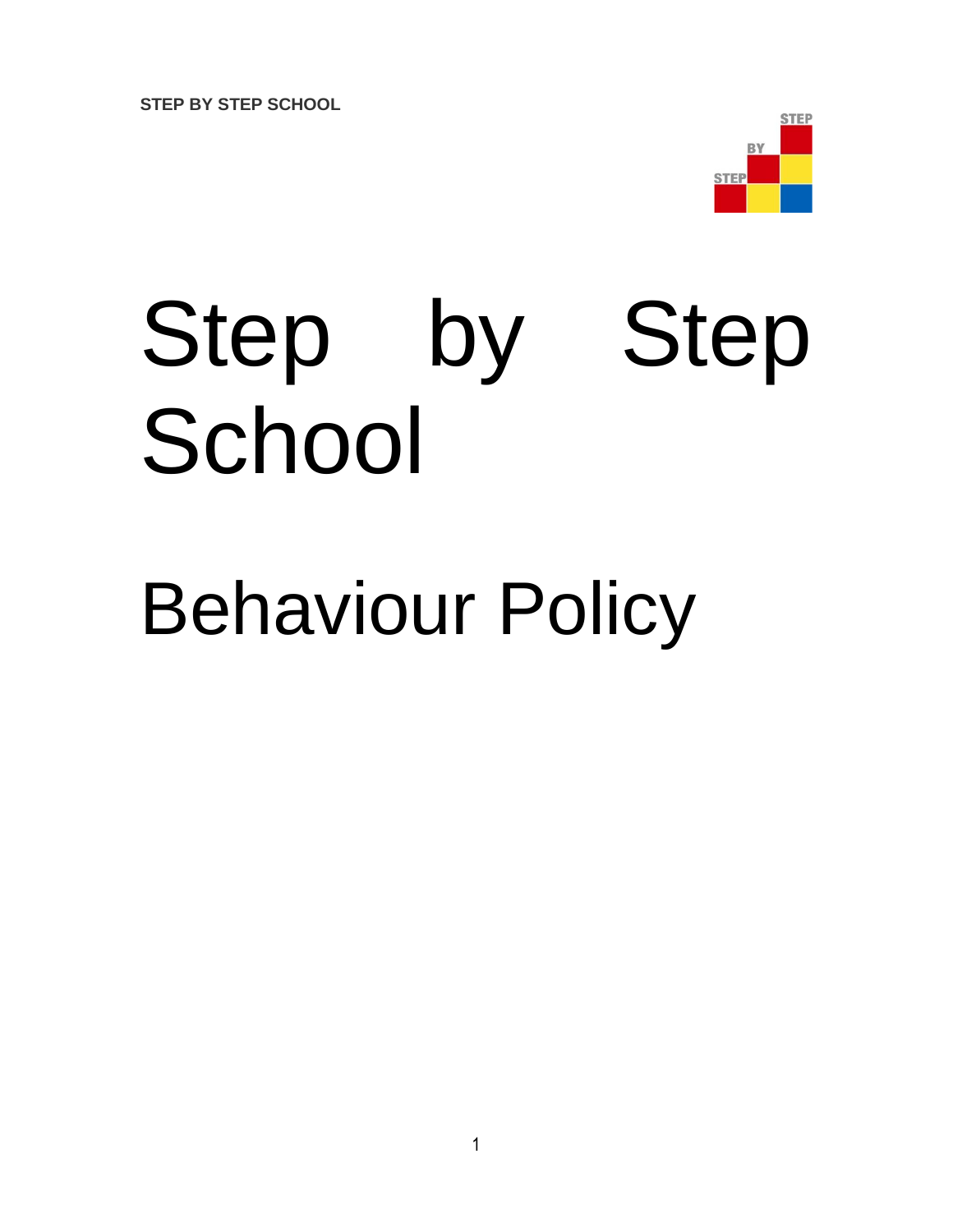#### **STEP BY STEP SCHOOL**



## Contents

| 2.3 Basic process of using ABA Intervention with Challenging Behaviour 5 |  |
|--------------------------------------------------------------------------|--|
|                                                                          |  |
|                                                                          |  |
|                                                                          |  |
|                                                                          |  |
|                                                                          |  |
|                                                                          |  |
|                                                                          |  |
|                                                                          |  |
|                                                                          |  |
|                                                                          |  |
|                                                                          |  |
|                                                                          |  |
|                                                                          |  |
|                                                                          |  |
|                                                                          |  |
|                                                                          |  |
|                                                                          |  |
|                                                                          |  |
|                                                                          |  |
|                                                                          |  |
|                                                                          |  |
|                                                                          |  |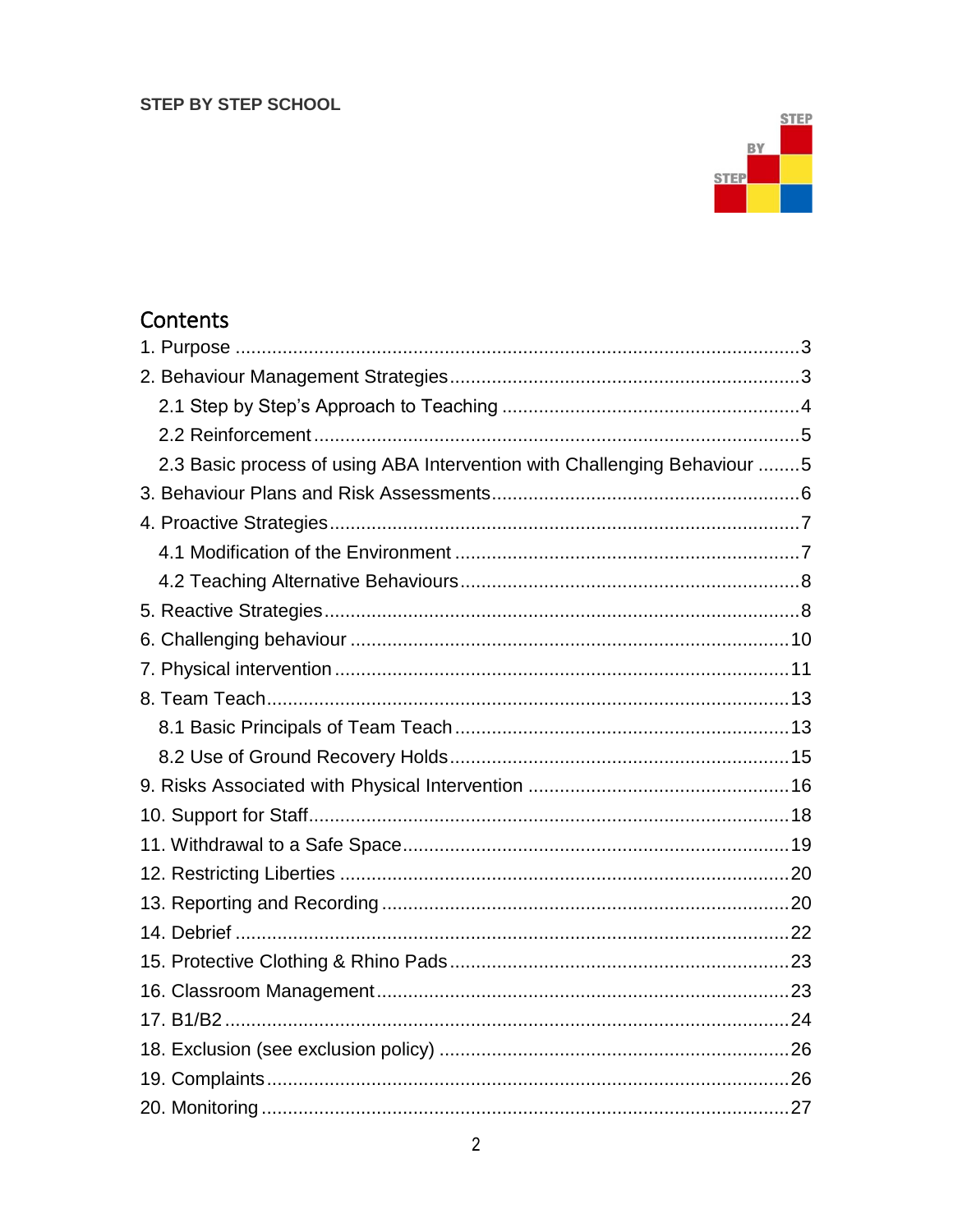

#### **Documents Used in the Formation of this Policy:**

- Use of Reasonable Force in Schools Guidance (DfE 2013)
- Physical Contact Care, Comfort, Reassurance and Restraint by Bernard Allen (2011) Team Teach training materials
- Response and Responsibilities Liberty and Ground Recovery Safeguards (Team Teach Advanced Training booklet)
- ISEND East Sussex County Restrictive Physical Intervention/Use of Reasonable Force Guidance for Settings, Schools and Colleges (May 2021)
- Positive environments where children can flourish (Ofsted guidance October 21)

#### <span id="page-2-0"></span>**1. Purpose**

- To provide a framework for pupils, teachers and parents on how behaviour is managed in school.
- To create a safe, calm and caring climate where learning can flourish.
- To ensure consistency, fairness and clear expectations.
- To protect basic rights of safety, learning and respect.
- To support and reinforce caring and co-operative behaviour, and to discourage anti-social behaviour.
- To enable pupils to develop social skills, to communicate their needs safely and appropriately and develop moral values in the context of the school as a community.
- To increase attendance and engagement in classes.
- To ensure that high expectations are set for all pupils whilst valuing each child individually.
- To treat pupils with the same respect and dignity, regardless of the degree of learning difficulties or behavioural challenges.

#### <span id="page-2-1"></span>**2. Behaviour Management Strategies**

Every pupil at Step by Step School has a diagnosis within the Autism Spectrum and behavioural issues are likely to arise directly from their conditions.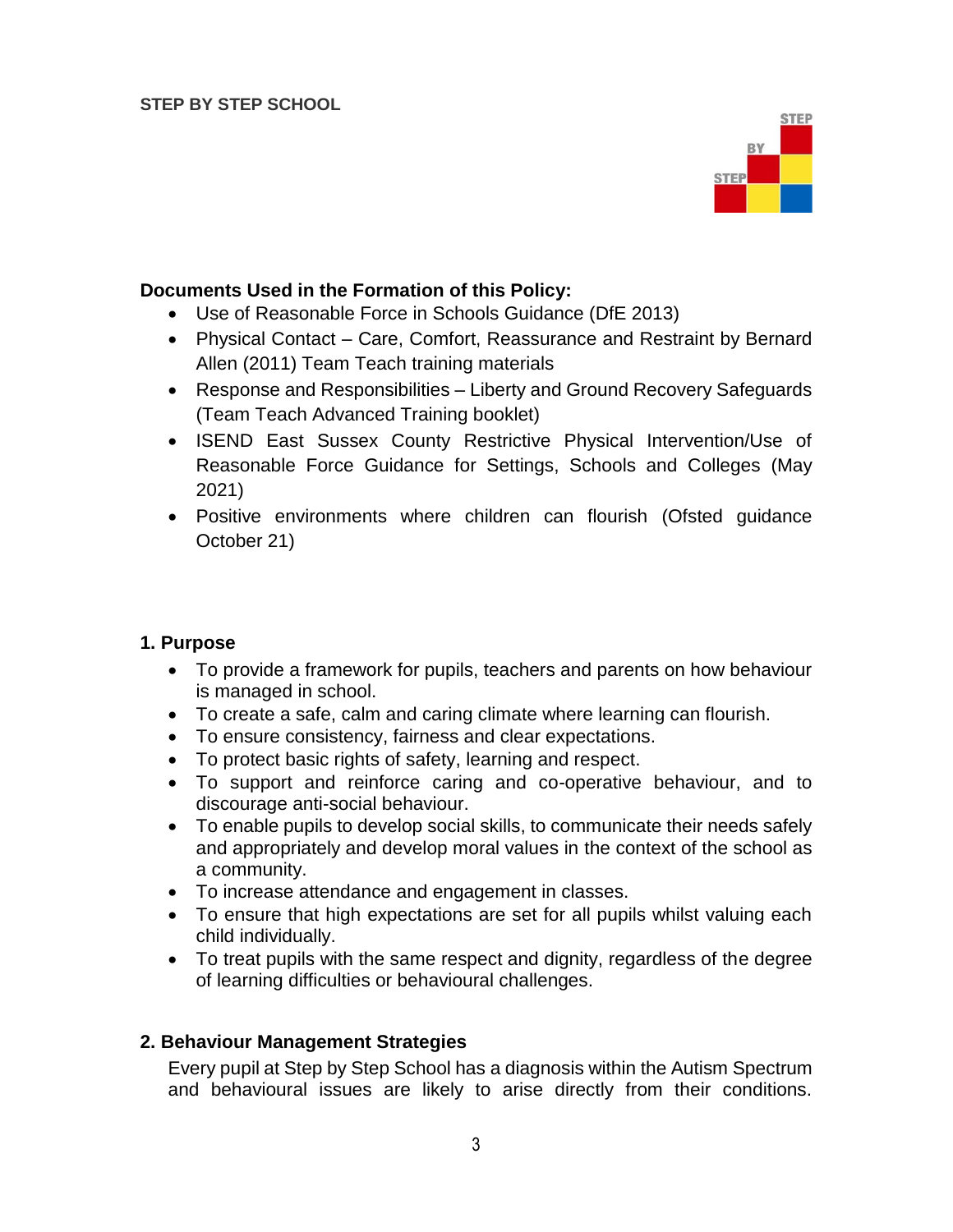

Challenging and inappropriate behaviours are well understood by staff and strategies for dealing with them form a major part of the school's curriculum. By staff consistently delivering these strategies pupils will be encouraged to adopt socially appropriate behaviour which will, in turn, enable them to participate within the community.

#### <span id="page-3-0"></span>**2.1 Step by Step's Approach to Teaching**

The approach used by Step by Step School to teaching and understanding behaviour is based on the principles of Applied Behaviour Analysis (ABA). Behaviour analysis studies events in an individual's environment in order to understand and explain behaviour. All behaviour is considered to serve a function for that individual. We feel that without a good understanding of what this function is, effective behaviour management is not possible. Monitoring and recording behaviour and its environmental context, reveals patterns in the events that act as antecedents or consequences for the behaviour. These aid in understanding what function the behaviour serves for that individual. The most common functions of behaviour are:

#### **Escape/Avoidance**

Does the behaviour frequently allow the person to escape certain stimuli? E.g. running away when presented with a task or refusing to go to school.

#### **Access to objects or activities**

Does the behaviour frequently result in the person gaining access or continuing to have access to objects or activities that they prefer?

#### **Access to Social Reinforcement**

Does the behaviour frequently allow the person access to attention from another person/persons (whether this attention is positive or negative)? Behaviour with this function would seldom or never happen when the person is alone or when nobody would be able to notice.

#### **Access to Automatic Reinforcement**

Does the behaviour induce internal sensations the person is likely to want to repeat? E.g. adrenalin rushes, physical stimulation.

These are functions that would make the behaviour more likely to occur in the future. In other words, the behaviour is reinforced.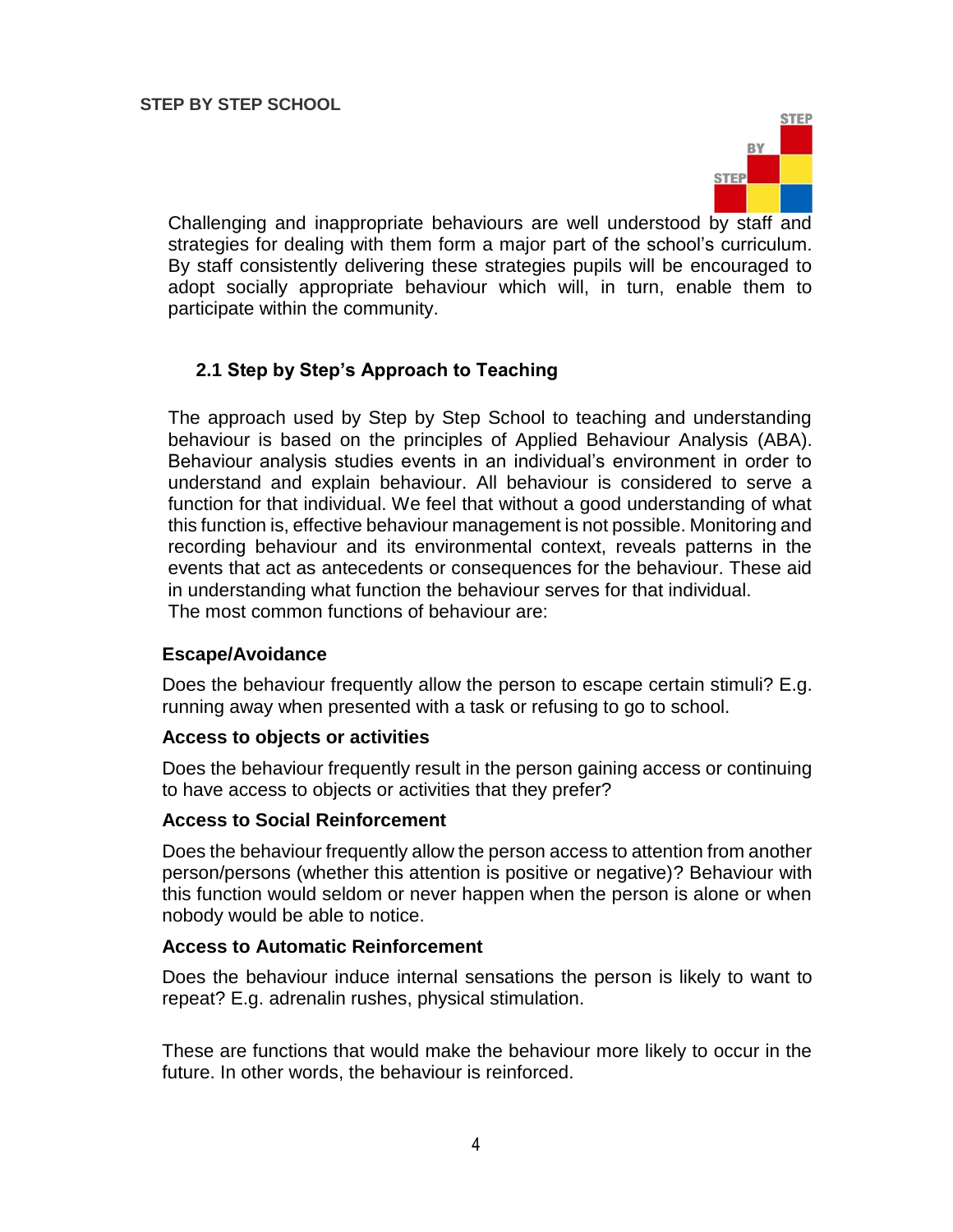

#### **2.2 Reinforcement**

<span id="page-4-0"></span>We aim to reduce maladaptive behaviours by teaching functionally equivalent adaptive behaviours or increasing the frequency of already existing adaptive behaviours (e.g. teaching a pupil to ask for a break rather than swipe resources from the table). This is achieved through reinforcing appropriate behaviour or if necessary, if the pupil is not yet capable of that behavior, reinforcing successive approximations towards the appropriate behaviour. This can be done in a number of ways:

#### **Non-contingent reinforcement**

Reinforcement is given on a pre-determined schedule (e.g. every 2 minutes) regardless of the behaviour that the pupil is displaying.

#### **Differential reinforcement**

Reinforcement is given when the pupil displays the appropriate functionally equivalent behaviour but is no longer provided for the identified problem behaviour

#### **Vicarious reinforcement**

Reinforcement is given to other pupils when they engage in the appropriate behavior.

In dealing with inappropriate behaviours that we may want to decrease or eliminate, we need to determine which consequences are acting as reinforcement for the behaviour. We need to eliminate the reinforcement for that behaviour and teach new behaviours that will allow the pupil to access that reinforcement more appropriately.

Further tactics are used to increase appropriate behaviour, such as teaching pupils skills in self-management, reinforcing them for following classroom rules and the use of behaviour contracts or home-school agreements.

#### <span id="page-4-1"></span>**2.3 Basic process of using ABA intervention with challenging behaviour**

- Build rapport and identify what is motivating for the pupil.
- Identify the pupil's behavioural deficits and excesses.
- Select behaviours to be targeted for reduction.
- Identify the function of the behaviour.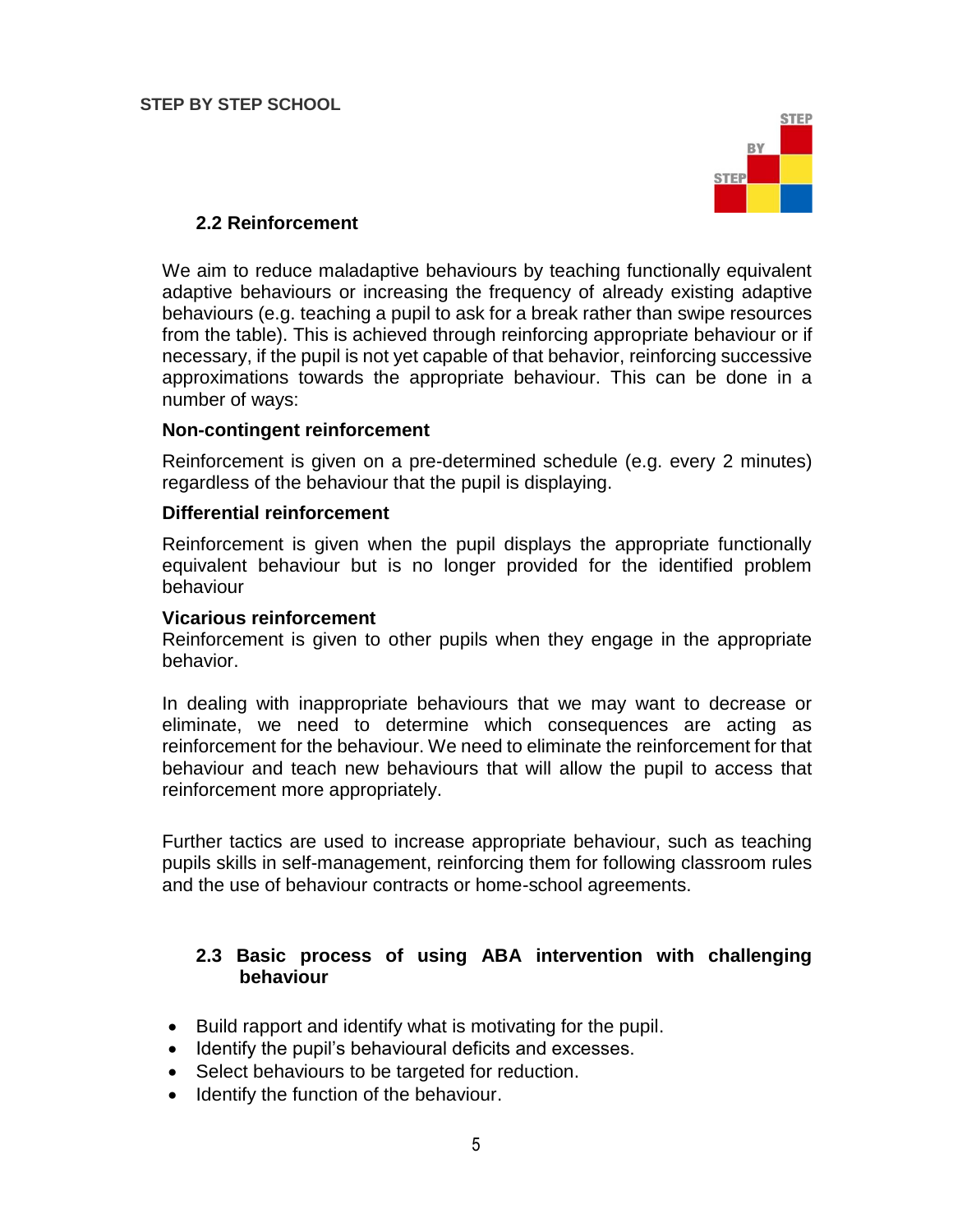

- Identify appropriate alternative behaviours.
- Develop proactive strategies.
- Develop reactive strategies.
- Task analysis of target alternative behaviour.
- Teach using effective teaching methods.
- Take objective data.
- Make adjustments to teaching based upon the data/progress.

Successful positive management of behaviour is dependent on the philosophy of the school and its ethos. Positive behaviour should be constantly and appropriately reinforced. This is necessary to ensure that pupils develop positive behaviours for learning. It is also imperative that all staff are aware that their own behaviour and attitudes can influence our young people, so it is necessary for us to continually evaluate our own behaviour and attitudes in order to assess whether we are providing appropriate role models.

#### <span id="page-5-0"></span>**3. Behaviour Plans and Risk Assessments**

Individual Behaviour Plans are written for all pupils to ensure a consistent approach. A full risk assessment is completed and data are collected to determine the efficacy of these behaviour strategies and changes are made accordingly.

- Behaviour plans are based on observation and behavioural data. The efficacy of these plans is also determined using this information.
- Behaviour plans include a description of problem behaviours, proactive strategies and reactive strategies.
- Behaviour plans aim to ensure a consistent approach across the staff team.
- For pupils who are able to understand, behaviour expectations are clearly explained (rules) and where appropriate pupils are involved in the development of their behaviour plans.
- Parents are always informed of behaviour plans and asked to give signed agreement. Major changes to behaviour plans or strategies involving physical intervention will be discussed with parents.
- Regular communication between staff and parents aims to ensure a consistency of approach and sharing of information between home and school.
- Interventions detailed in behaviour plans will be aimed at limiting the amount of harm to the pupil or others and limiting the amount of reinforcement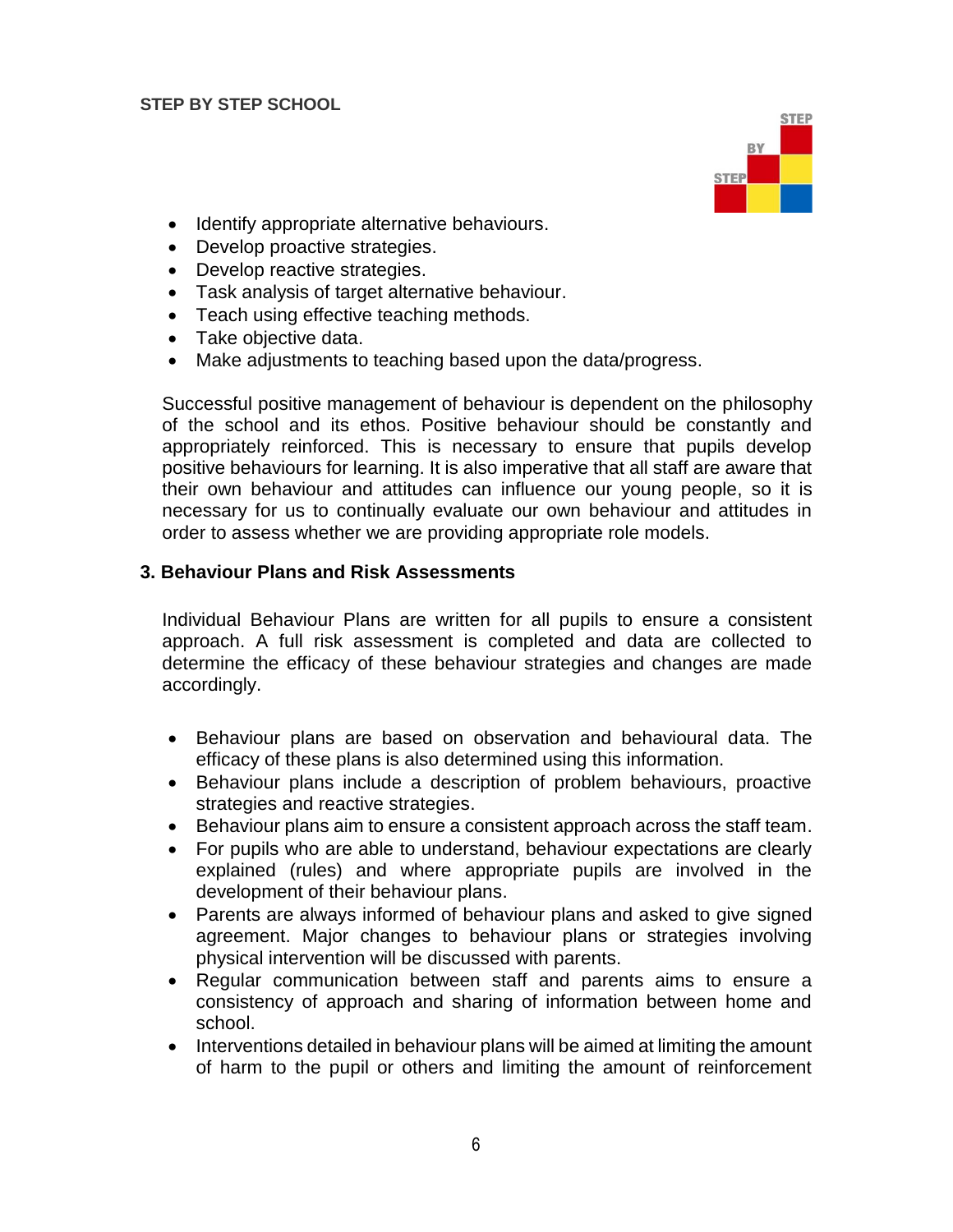

resulting from the behaviour (therefore decreasing the likelihood of future occurrences).

- Behaviour plans are continuously monitored and are reviewed at least once a term.
- In some cases where an individual displays challenging behaviours which may constitute a severe risk to themselves or others (e.g., self-injurious behaviour, severe aggression or escape) it may be necessary for an emergency behaviour plan to be drawn up stating how staff should respond to a severe escalation in behaviour. Emergency behaviour plans are discussed and agreed with parents and shared with senior staff across the school.

#### <span id="page-6-0"></span>**4. Proactive Strategies**

#### <span id="page-6-1"></span>**4.1 Modification of the Environment**

Behaviour monitoring will frequently allow one to identify antecedents that are likely to trigger challenging behaviour. In some cases, it is possible to change the context in which challenging behaviour is likely to take place.

Strategies for doing this include:

#### **Enriching the environment**

Ensuring that the pupil's environment provides a high level of social reinforcement and stimulating activities, thus eliminating the need for inappropriate behaviour.

#### **Changing the nature of preceding activities**

For example, reducing level of difficulty and building this up again gradually, introducing frequent breaks or variety in tasks, ensuring tasks and routines are clear and predictable.

#### **Eliminating particularly aversive events**

For example, stimuli that a pupil has a fear or aversion to such as, physical contact, noise, dogs etc. and re-introducing these gradually and systematically.

#### **Eliminating or reducing internal antecedents**

For example, hunger, pain, fatigue, illness.

#### **Increasing choice**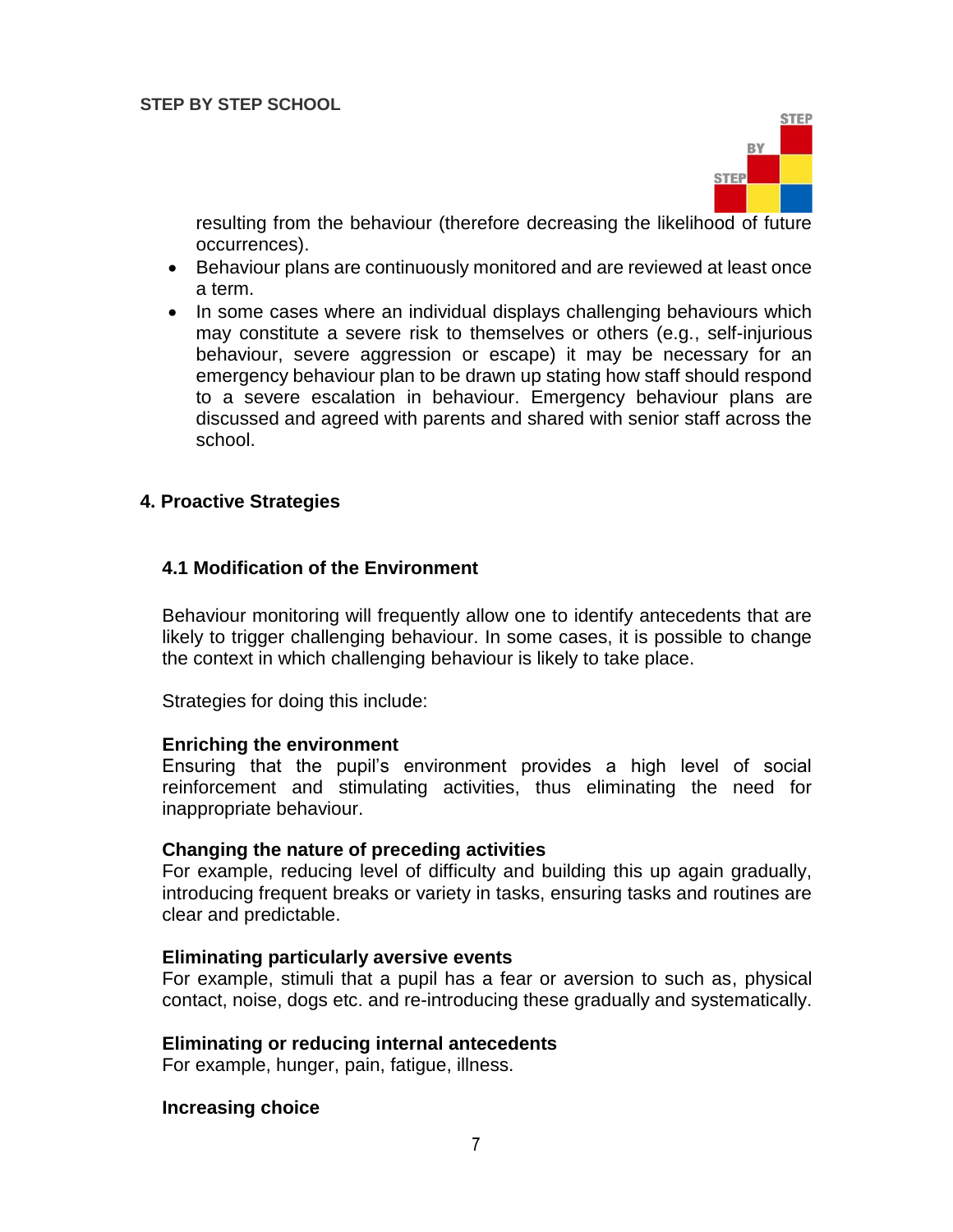

Offer choices wherever possible throughout the day including choices in activities, locations, resources.

#### <span id="page-7-0"></span>**4.2 Teaching Alternative Behaviours**

Once the function of an inappropriate behaviour has been determined, it is important to teach the pupil more appropriate means of accessing reinforcement. These are some examples of possible replacement behaviours to teach:

#### **Escape/ avoidance behaviour**

Increasing tolerance of demands gradually, requesting a break, communicating unhappiness or discomfort, compliance.

#### **Frustration**

Communicating frustration, increasing tolerance to demands or to not being able to have what they want, asking for help.

#### **Anxiety**

Stress management, learning about or learning to tolerate specific issues that create anxiety or communicating their feelings.

#### **Self-stimulatory behaviour**

Play skills, social skills, self-regulation.

#### **Access to objects/ activities**

Requesting objects and activities, learning to wait, learning to accept that sometimes they can't have what they want, learning to share or take turns.

#### **Attention**

Social skills or learning appropriate ways to request for attention.

#### <span id="page-7-1"></span>**5**. **Reactive Strategies**

The following are the most common reactive intervention strategies:

#### **Differential reinforcement of other behaviour**

Inappropriate behaviour is ignored while more appropriate behaviour is reinforced for example; shouting is ignored, while asking nicely would be reinforced.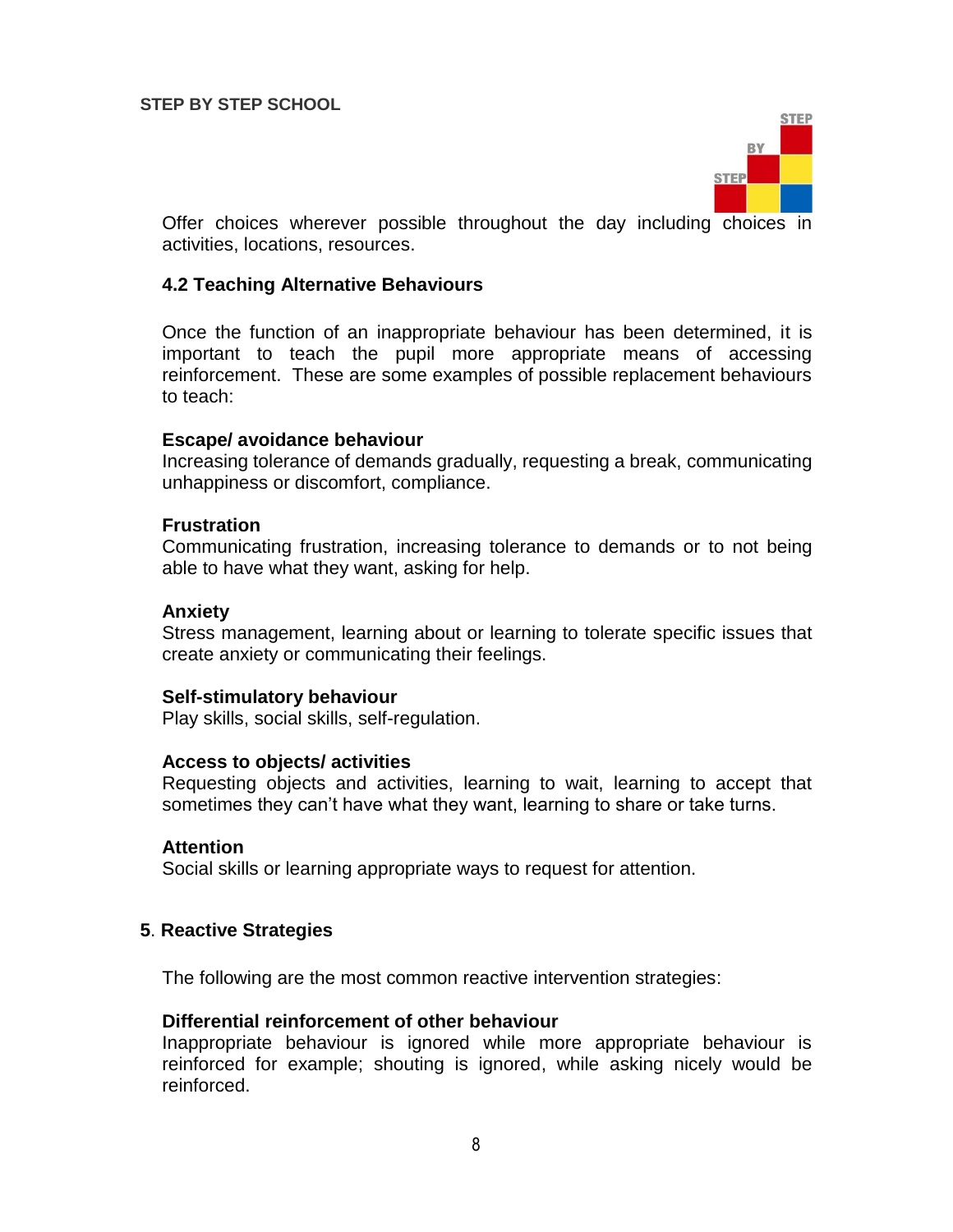

#### **Differential reinforcement of incompatible behaviour**

The pupil would be reinforced for engaging in a behaviour which is incompatible with the inappropriate behaviour e.g. doing a puzzle rather than banging on the table.

#### **Extinction**

Reinforcement is withheld. E.g. If the behaviour is deemed to be socially reinforced, the behaviour will be ignored. If the behaviour is deemed to be aimed at avoiding a particular task, the staff will encourage completion of the task.

#### **Consequence reactive strategies**

Strategies based on differential reinforcement and extinction are the preferred behaviour reduction strategies and should always be used in the first instance. The additional use of consequence reactive strategies may be necessary when differential reinforcement and extinction are not effective alone in reducing problem behaviour. The use of consequence reactive strategies will always be used under the close supervision of a BCBA. Consequence reactive strategies used at Step by Step School are:

#### **Contingent withdrawal/ response cost**

If inappropriate behaviour occurs during an activity that is considered reinforcing, then access to that activity or toy will be withdrawn e.g. being removed from the playground at playtime or having a favourite toy put away/ out of reach. This may also be referred to as 'Time out.' Pupils using a token economy system may lose one or all of their tokens.

#### **Overcorrection**

Following an inappropriate behaviour, the child/young person is required to complete the appropriate behaviour a number of times e.g. throwing a puzzle on the floor may result in having to pick up three puzzles, or aggression in response to a task may result in having to complete that task a number of times.

#### **Presentation of less preferred task**

Following inappropriate behaviour, the pupil is required to complete a task that is considered non-reinforcing for him/her e.g. a repetitive matching task, tidying up.

The use of other consequence reactive strategies such as corporal punishment, deprivation, mechanical restraint, and locking a pupil in a room are strictly forbidden.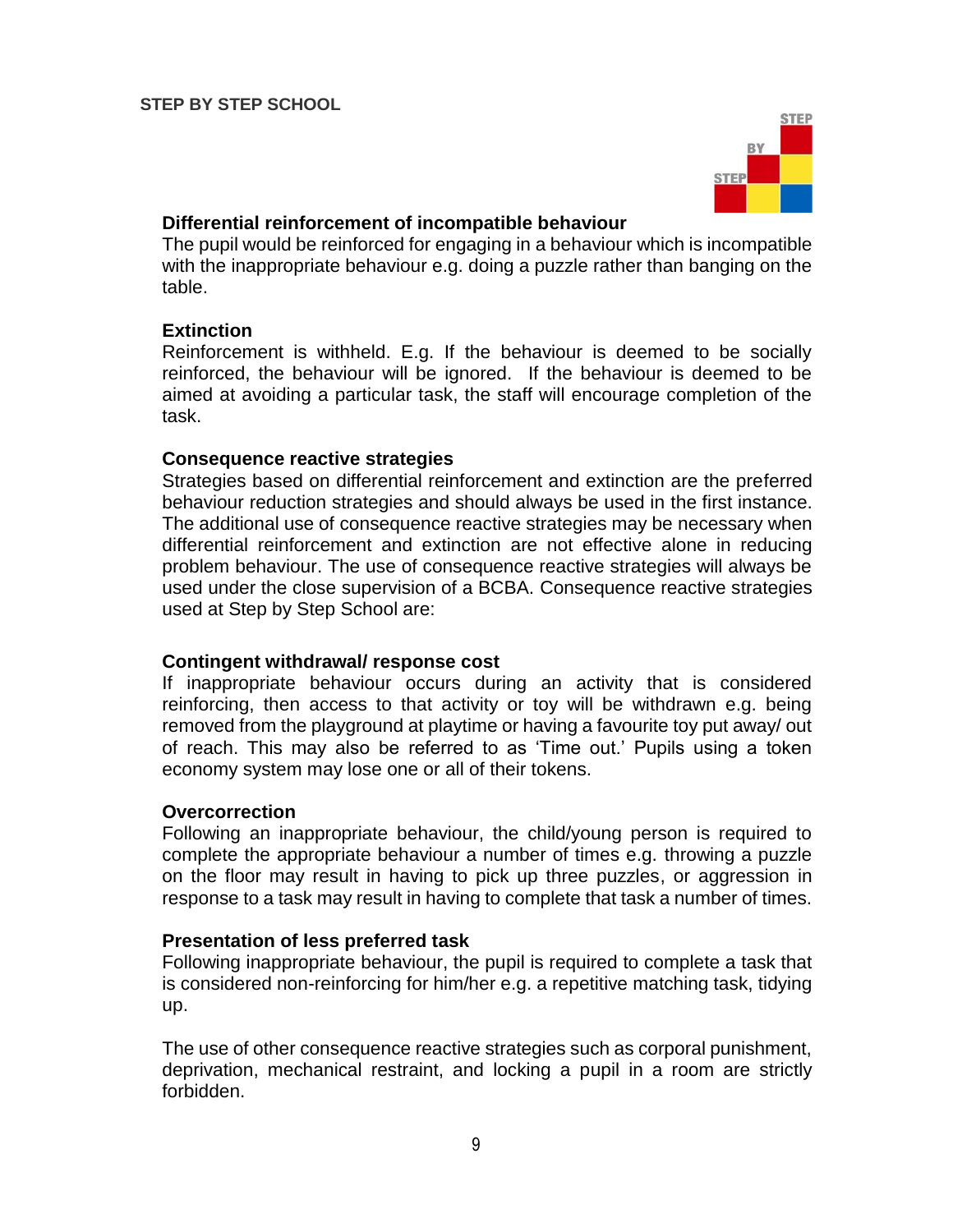

#### <span id="page-9-0"></span>**6. Challenging Behaviour**

When dealing with situations that might result in a threat to the health and safety of any individuals, it may be appropriate for staff to intervene physically with or between students or to withdraw pupils to a safe place. These include:

- Injury, or risk of injury, to self
- Injury, or risk of injury, to another student
- Injury, or risk of injury, to a member of staff
- Serious damage to property

On these occasions' staff, on the basis of both formal (pre-written) and dynamic (in the moment) risk assessment, interventions will be made to safeguard those in our care. These interventions will be in their best interests and within the framework of the training provided.

The interventions will be for the minimum time, in the pupil's best interest and must be reasonable, proportionate and necessary. At all times safety is our paramount concern. Any physical interventions which involve restraint or use of withdrawal to a safe space will be recorded and reports are available for scrutiny by parents, carers and relevant authorities upon request.

When the behaviour warranting intervention has occurred before, the use of a physical intervention or withdrawal to a safe space will be described in a pupil's behaviour plan. If it is necessary to use a physical intervention or withdrawal to a safe space that is not part of a pupil's behaviour plan, parents will be informed and asked to sign to acknowledge this.

In the case of an episode of challenging behaviour occurring over an extended period of time, senior staff members should be informed, as follows:

- longer than 15 minutes Class Leader
- Ionger than 30 minutes Teacher in Charge and Senior Behaviour Analyst
- immediately if pupil is engaging in severe property destruction or aggression towards others or if behaviours are out of the usual
- immediately if a hold (overwhelming use of force) is used
- for safe space (withdrawal for safety) that is not on a pupil's behaviour plan or lasts longer than 5 minutes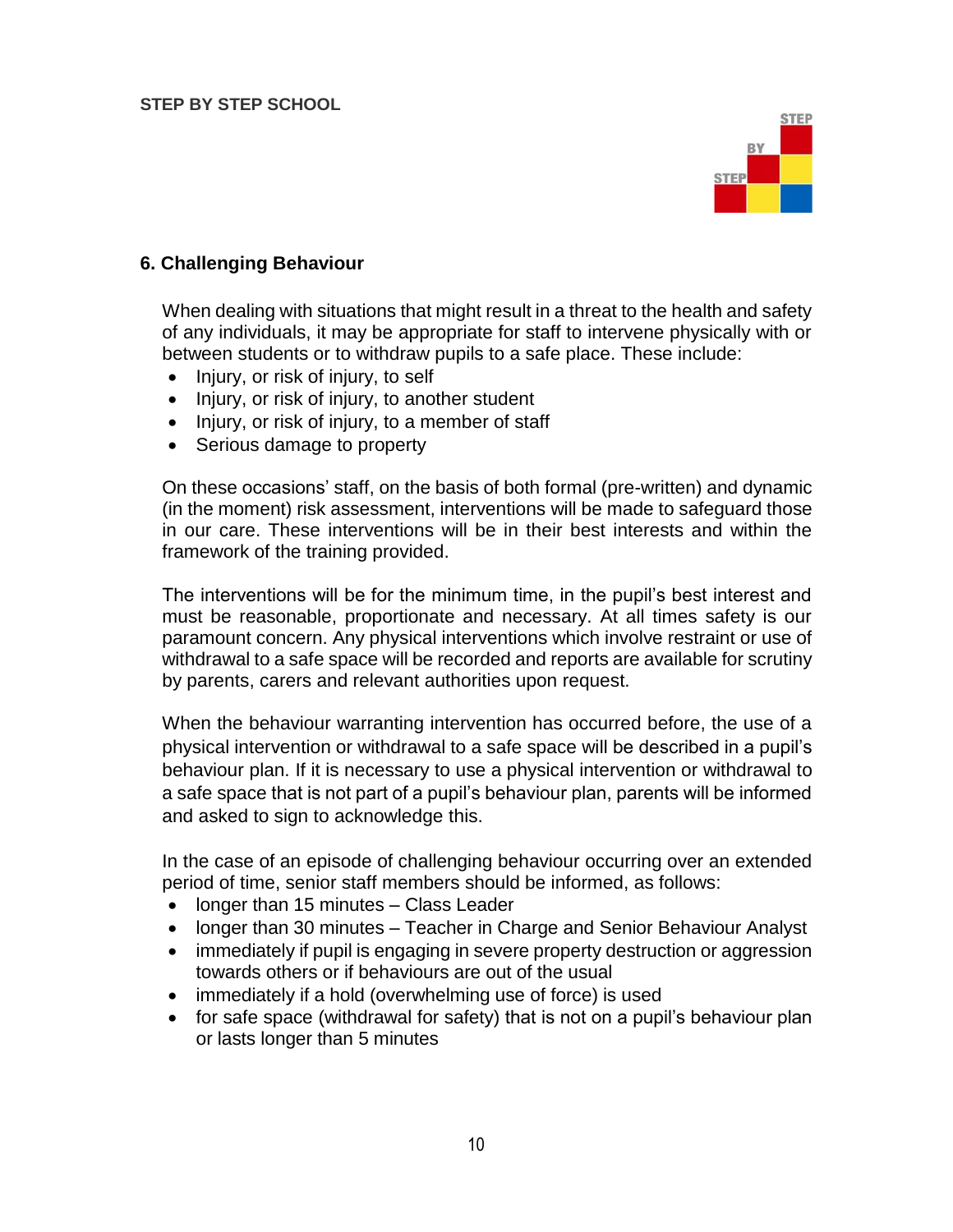

#### <span id="page-10-0"></span>**7. Physical Intervention**

At Step by Step the purpose of physical intervention is to take immediate control of a dangerous situation, in order to end or significantly reduce the risk of harm to the person and others around them. Physical intervention involves some form of physical contact and application of force to guide, restrict or prevent movement. At Step by Step School we believe in and actively promote and encourage a positive physical intervention approach which is holistic and in the best interests of the pupils.

The staff at Step by Step School recognise the serious implications for all concerned when the use of physical intervention is necessary. In particular, they acknowledge the stress and anxiety that such actions can and do generate in pupils, parents and staff. The production of this policy and guidance will ensure everyone has a positive and safe way to respond to the use of physical intervention.

All staff are trained to use appropriate methods of holding and physical intervention and are expected to apply them to the best of their abilities. Our school will ensure that training opportunities continue to be available to the staff team and that training delivered in this regard is current and appropriate.

The types of physical interventions used within our setting vary from the use of:

- **'guides'** which use minimal resistance, for example, 'caring Cs' to direct a pupil, to
- **'physical intervention'** restricting movement for someone's safety (e.g., two person escort), also referred to as 'controls', to
- **'hold'** overwhelming use of force to protect a pupil and/or other, also known as a 'restraint'-this is only a small part of the framework and accounts for only 5% of the approach.

Corporal punishment is illegal and never used at the school.

The use of physical intervention at Step by Step School is based on these underpinning principles:

- The use of force should wherever possible be avoided.
- There are occasions when the use of force is necessary.
- When force is necessary, it must be used in ways that maintain the safety and dignity of all concerned.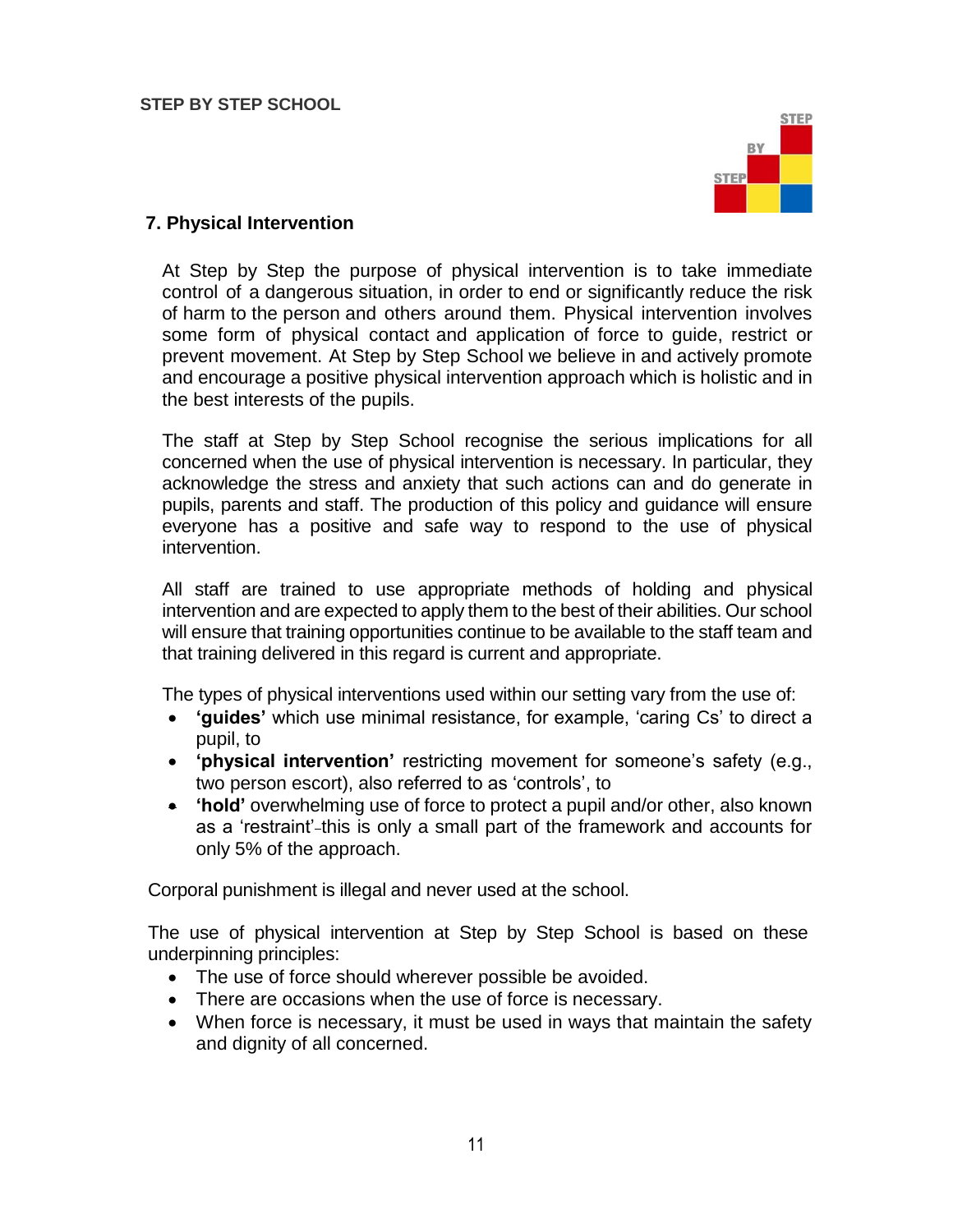

### **Any intervention should be proportionate, reasonable and necessary.**

Reasonable force is defined as:

- the minimum force required to prevent injury or damage to others, or property, or to prevent a breakdown of discipline
- applied for the shortest period of time necessary

Use of reasonable force (DfE, 2013) states:

#### **Schools can use reasonable force to:**

- remove disruptive children from the classroom where they have refused to follow an instruction to do so;
- prevent a pupil behaving in a way that disrupts a school event or a school trip or visit;
- prevent a pupil leaving the classroom where allowing the pupil to leave would risk their safety or lead to behaviour that disrupts the behaviour of others;
- prevent a pupil from attacking a member of staff or another pupil, or to stop a fight;
- and restrain a pupil at risk of harming themselves through physical outbursts.

#### **Schools cannot:**

• use force as a punishment – it is always unlawful to use force as a punishment.

Step by Step School defines damage to property as warranting reasonable force when:

- It is likely to result in a significant risk to others i.e., broken glass, pushing cupboards or computers over etc.
- It is likely to result in damage to valuable school property e.g., large items of furniture, electrical items such as televisions, computers, windows.

Step by Step School defines behaviour prejudicial to the maintenance of good order and discipline in a school as:

 Behaviour that persistently prevents other pupils from participating in learning activities.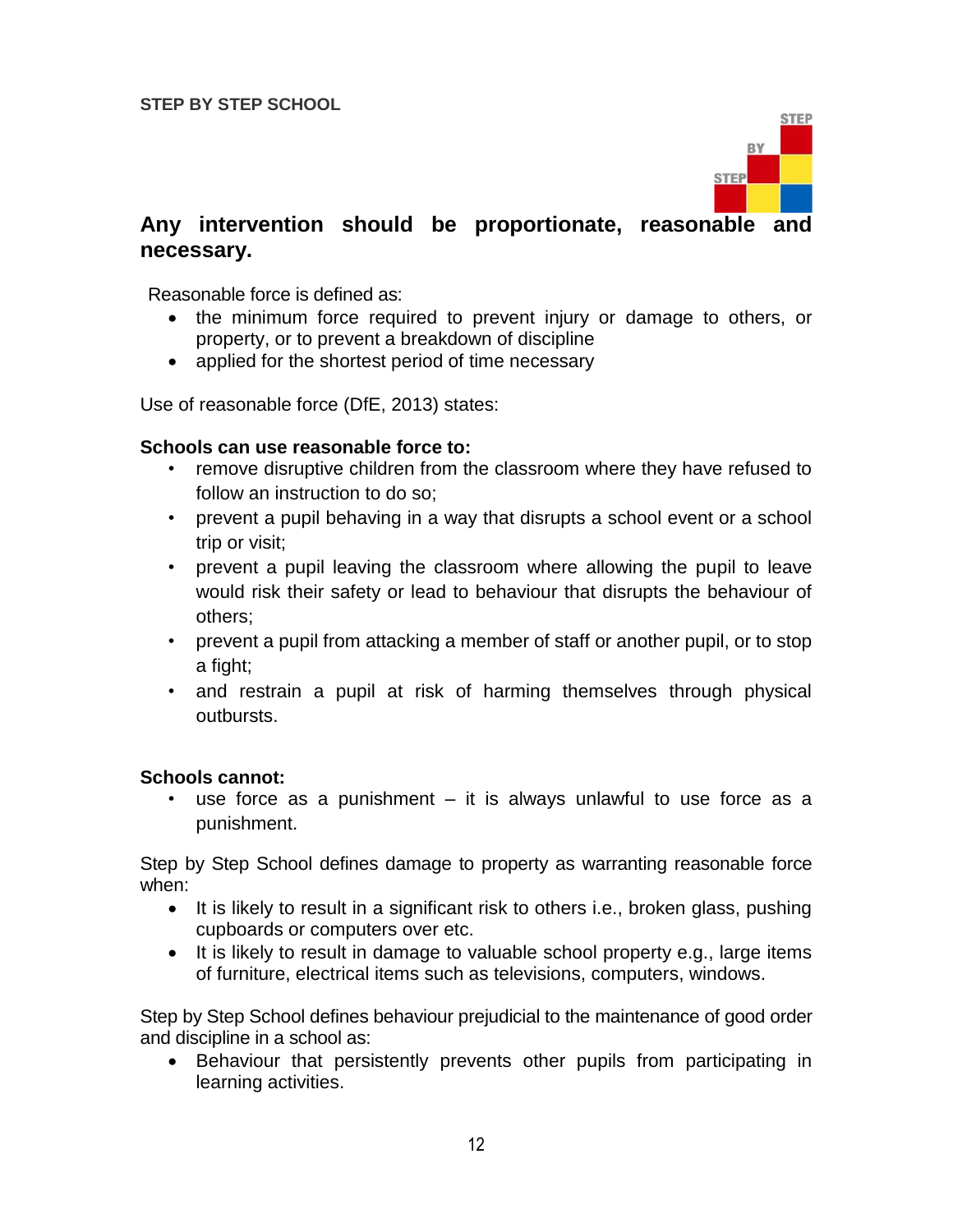

 Physical intervention should only be used for this reason as a part of a behaviour management plan and should not be considered an emergency.

#### <span id="page-12-0"></span>**8. Team Teach**

Step by Step has adopted Team Teach as a holistic physical intervention package, involving policy, guidance, management of the environment and deployment of staff. Team Teach is committed to the term 'positive handling' to describe a broad spectrum of risk reduction strategies. Team Teach is a structured, non-violent staff development programme that promotes proactive de-escalation strategies as well as safe handling techniques that are effective with guidance and support and anger/aggression management.

It aims:

- To provide staff with effective de-escalation techniques to prevent escalations of challenging behaviours where a physical intervention may have otherwise been necessary.
- To promote a holistic response to physical intervention which uses safe, positive and protective techniques according to individual pupil needs.
- To enable the school to develop acceptable and appropriate responses to serious incidents of out-of-control behaviour in a manner that maintains positive relationships and provides safety for all.
- To reduce the number of serious incidents involving physical controls.

The programme is delivered to staff by nationally accredited trainers. The training is recognised by the ICM (Institute of Conflict Management), and meets the requirements of their Code of Practice. It is also recognised by Education Authorities and Social Services.

Staff members receive regular and up-to-date physical intervention training. In addition, we have a number of accredited Team Teach tutors on the staff. We believe that physical intervention should be the last resort, with de-escalation and prevention strategies being the main focus.

#### <span id="page-12-1"></span>**8.1 Basic Principals of Team Teach:**

 The emphasis should be on making certain that there is the availability and involvement of at least two trained staff members when such serious situations develop. This is for the protection of both staff and pupils involved.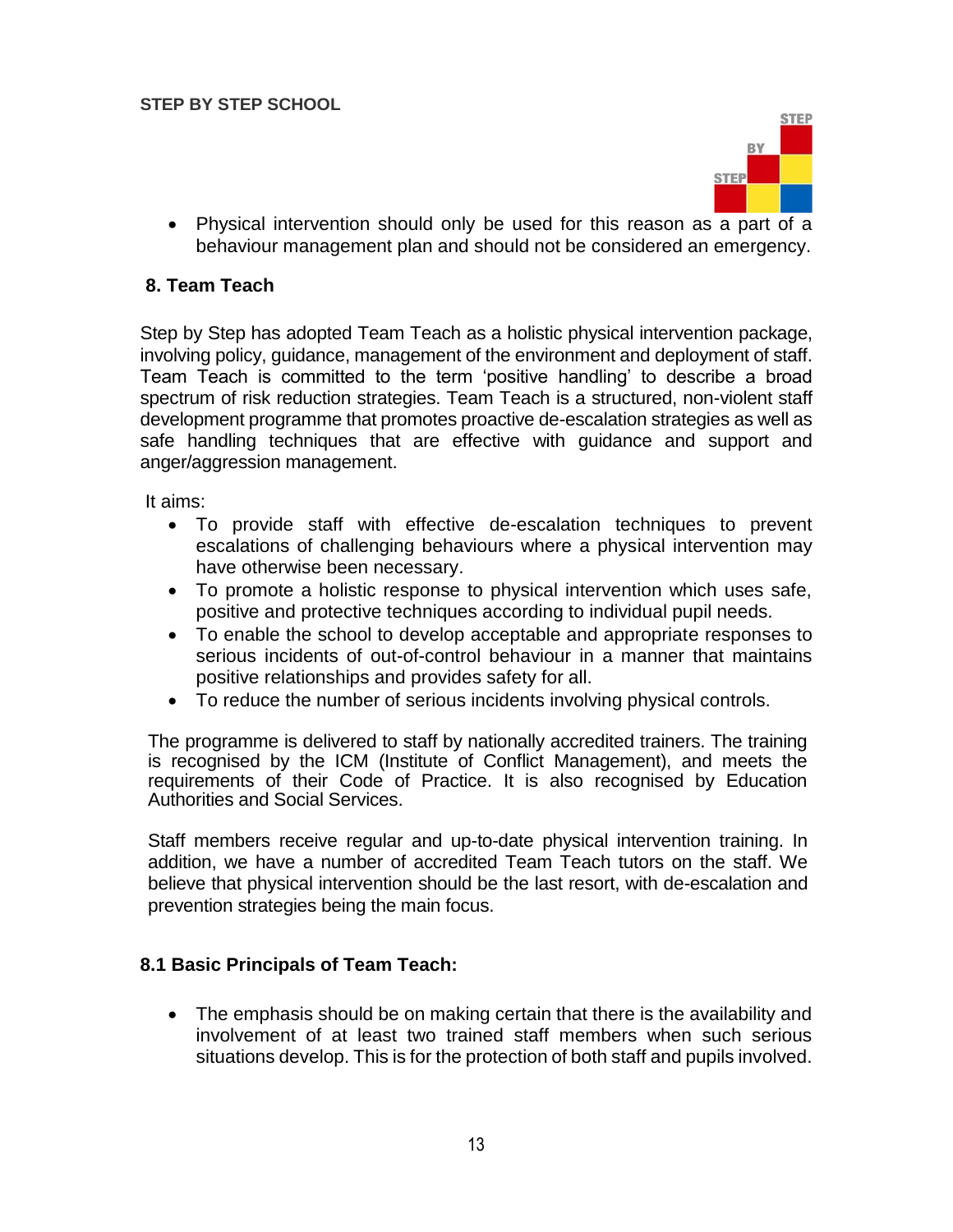

- A pupil should only be restrained with the minimum necessary force and for the shortest possible period, and only when there is risk to self, others or significant property damage.
- It is important not to respond emotionally but to remain professional and composed throughout. Staff must not take the words or actions of pupils personally. This ensures the maximum care and control.
- Physical intervention may be used as part of a behaviour management plan or in unplanned situations in which unexpected behaviour is seen to pose a significant risk by running toward a busy road, engaging in self-injury, or sustained aggression toward others or likely to commit an offence. Staff should act within their duty of care to the child/young person.
- The scale and nature of any physical intervention must be proportionate to both the behaviour of the child/young person to be controlled and the nature of the harm that they might cause. These judgements have to be made at the time, taking due account of all the circumstances, including any known history of other events involving the pupil.
- A range of physical techniques are taught which provide a gradual, graded system of response, commensurate with the situation, task and individuals involved. The techniques used with pupils allow for a phasing up and down as dictated by the circumstances at the time.
- There is an emphasis on verbal communication within the Team Teach framework during all de-escalation and positive handling situations. It is important to utilise the positive relationships that exist between staff and pupils to maximise opportunities for de-escalation.
- The range of techniques taught do not rely on, or employ, pain or locks for control. It is vital not to damage or destroy positive relationships by hurting pupils.
- The training addresses the staff's safety and protection issue. Staff will be taught a range of break-away and release techniques which allow them to respond effectively in serious situations where health and safety is at risk.
- The techniques taught stress that where possible non-verbal and verbal strategies need to be utilised in order to de-escalate a crisis situation. This maintains the ethos of positive, least-intrusive interventions.
- Following physical interventions, there should be both a supportive and reflective structure in place for both the staff and the pupil involved through the de-briefing process.
- All incidents involving pupils being restrained should be reported, recorded, monitored and evaluated.
- Team Teach techniques seek to avoid injury to the service user but it is possible that bruising or scratching may occur accidentally and that these are not to be perceived as a failure of professional technique, but as a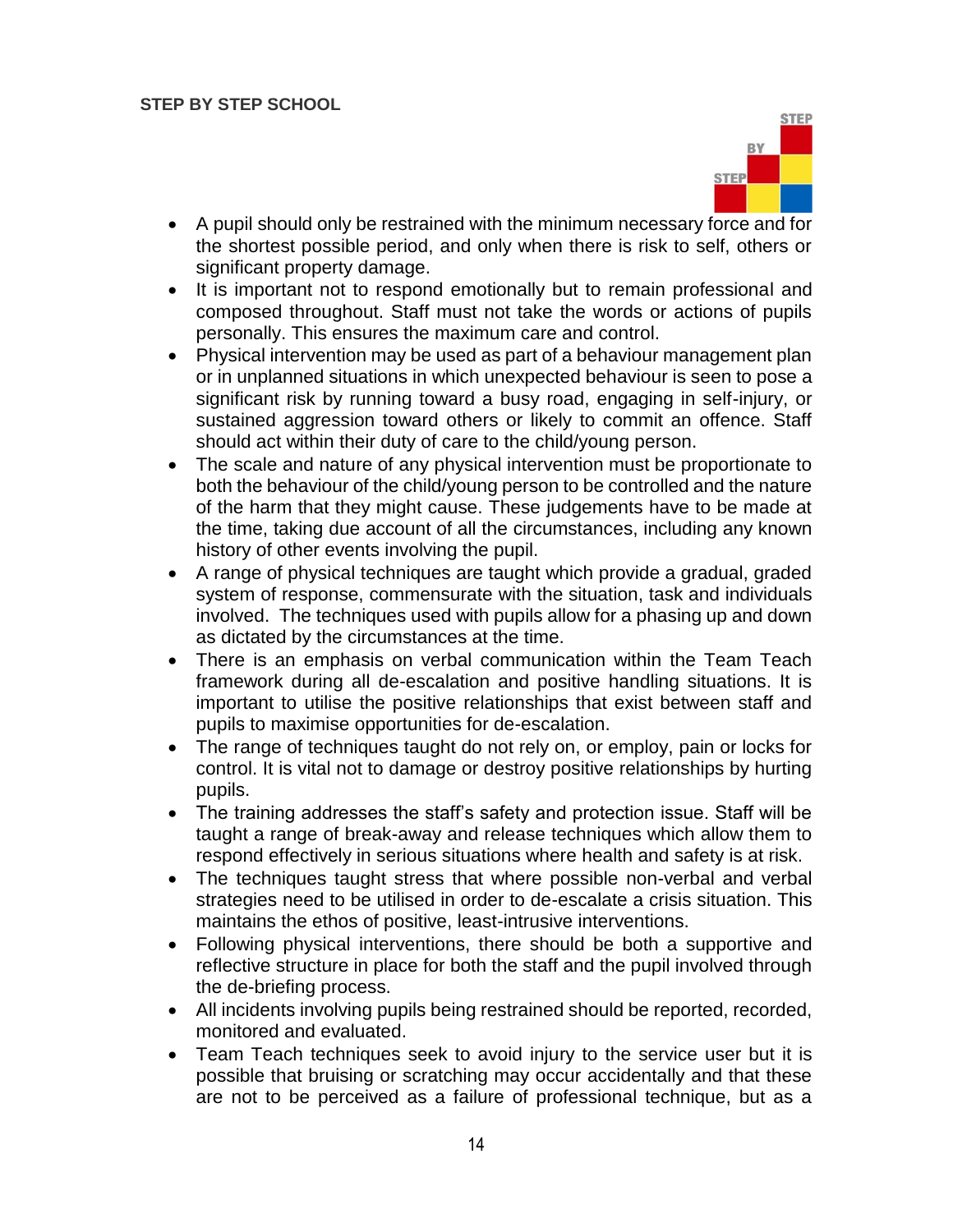

regrettable and infrequent side-effect of ensuring the safety of the service user.

Physical interventions used at Step by Step school are categorised as:

- Guiding (e.g., use of caring c's, flat hand on back)
- Physical intervention pupil's movement is restricted for their safety (e.g., 2 person single elbow escort)
- Hold use of overwhelming use of force

For **all holds** and for physical interventions that are not part of a pupil's behaviour plan a senior staff member should be notified immediately.

#### <span id="page-14-0"></span>**8.2 Use of Ground Recovery Holds**

There may be exceptional circumstances in which it is necessary for staff to use a ground recovery hold. This hold should only be used when:

- All other de-escalation methods are ineffective
- Other less intrusive Team Teach physical interventions (such as two person single elbow seated hold) would not be safe
- There is immediate risk of severe injury to pupils, staff or members of the public.

A discussion will be held with parents regarding the use of ground holds for pupils who display severe challenging behaviour that may pose a significant risk to their or others safety. The ground hold may also be used without prior notification if it is deemed "in proportion to the consequences that it is intended to prevent".

A number of staff at Step by Step School receive yearly advanced Team Teach training in which they are trained to use a ground hold.

The ground recovery hold will always be carried out by two members of staff trained in Advanced Team Teach techniques while a third member of staff will be present to monitor airways. Up to two additional trained staff members may be required to hold legs and feet. The ground recovery will be used for the shortest possible duration to bring the situation under control. As soon as the situation is deemed calm enough an opportunity will be given to the individual to rise to a seated position, and staff will regularly assess for signs of de-escalation.

If a ground hold is used, the Teacher in Charge and Senior Behaviour Analysts will be called to attend. Parents will be informed as soon as possible following the event. All ground holds will be documented in a bound and numbered book and a full account of the incident will be sent home.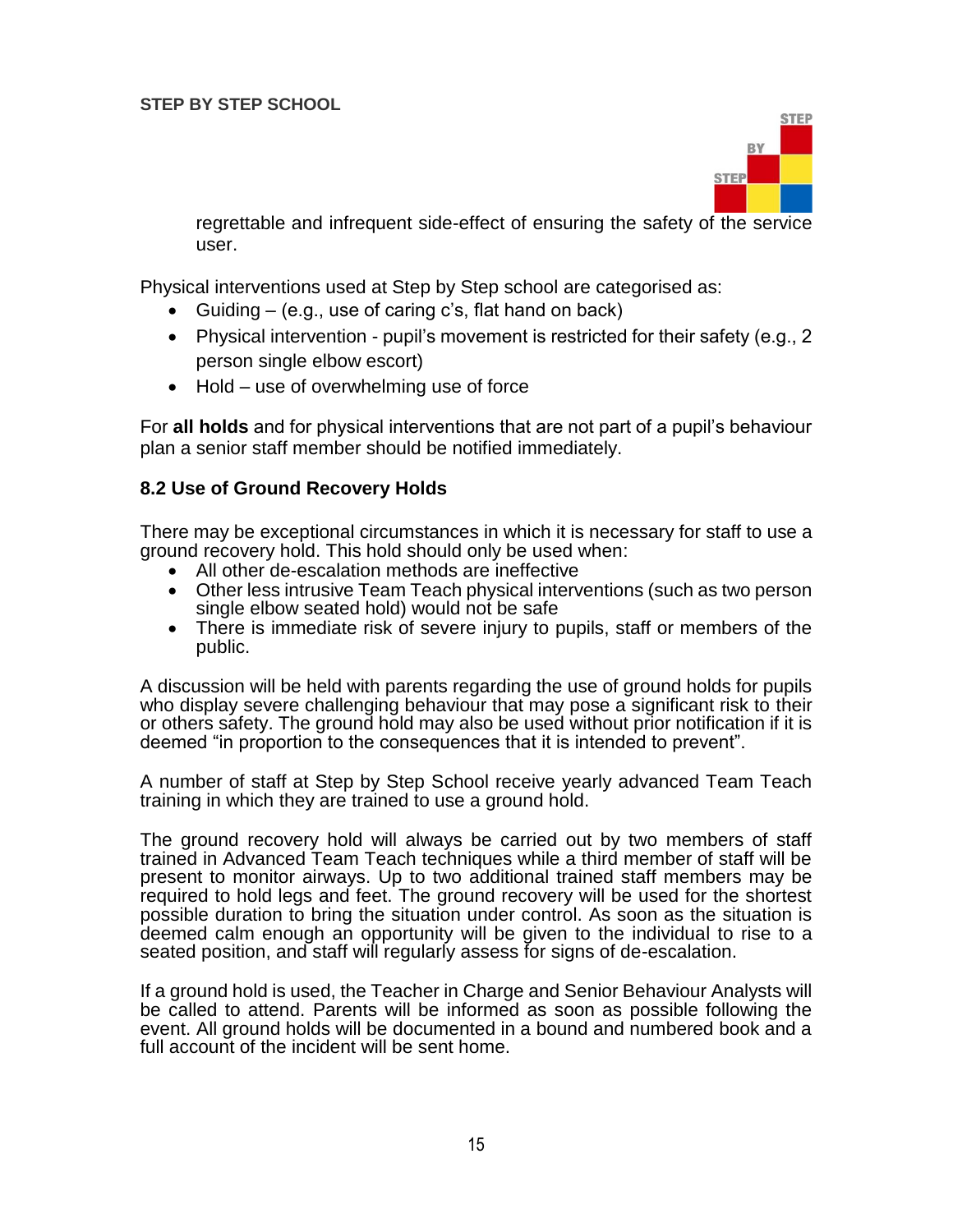

If the situation is not showing signs of resolution after 15 minutes staff will conduct a dynamic risk assessment and consider the active support of others including outside agencies (e.g. parents, police, doctors, social services).

The Head Teacher and Governors will be notified of all incidents involving ground recovery holds within 24 hours. Additionally the school reports the use or non-use of ground recovery holds every 6-8 weeks to Team Teach. To date a ground hold has never been used at Step by Step School.

Following an incident involving the use of a ground recovery hold the individual will be observed at 5, 30 and 60 minute intervals. Observations will be recorded and documented by staff. Additionally a health check should be carried out by a first aid qualified person, this should document observations regarding breathing, circulation and injuries.

Where pupils travel by transport, their driver and escort will be informed following any ground hold recovery and asked to observe critical signs related to breathing and circulation.

All staff involved in the ground recovery hold will have a debrief meeting, in which ways to prevent the further need to use the hold will be discussed.

For more information regarding the risks involved in the use of ground holds, please refer to Team Teach statement which can be found on their website: [https://www.teamteach.co.uk/index.php/news-archive/111-director-s-statement](https://www.teamteach.co.uk/index.php/news-archive/111-director-s-statement-advice-regarding-ground-holds)[advice-regarding-ground-holds](https://www.teamteach.co.uk/index.php/news-archive/111-director-s-statement-advice-regarding-ground-holds)

#### <span id="page-15-0"></span>**9. Risks Associated with Physical Intervention**

There are inherent risks involved in any physical intervention. It is our responsibility to be aware of these risks and minimise them wherever possible. Some of the possible risks to the pupil involved in the use of restrictive physical intervention are that a physical intervention could:

- be used unnecessarily, that is when other less intrusive methods could achieve the desired outcome.
- cause injury, pain or distress.
- increase the risk of abuse.
- become routine, rather than exceptional methods of management.
- undermine the dignity of those involved.
- create distrust and undermine personal relationships.

#### **Measures taken to prevent these risks are:**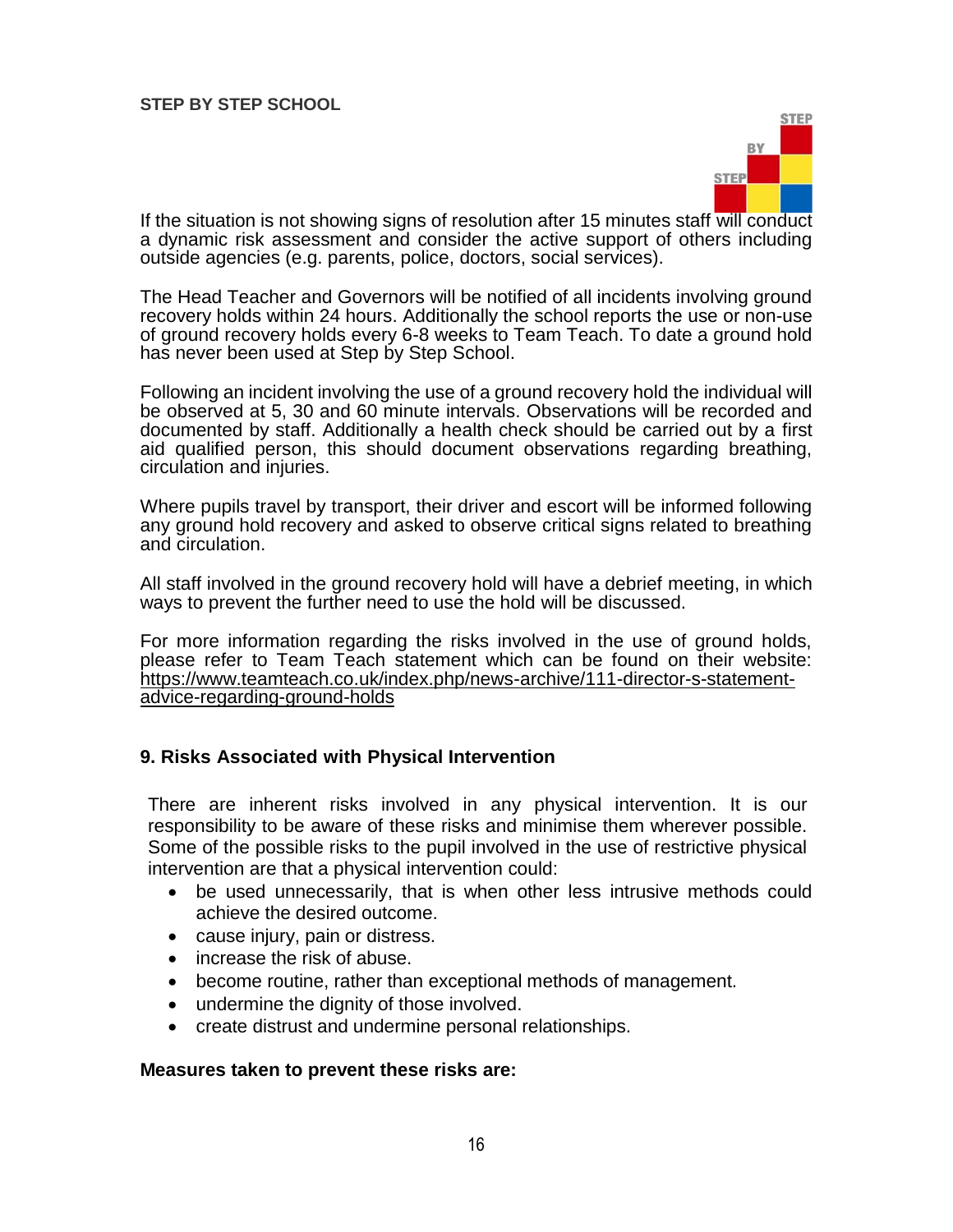

- Physical intervention undertaken by staff is monitored by observation and written records to ensure that the appropriate strategies are being employed.
- Staff members receive comprehensive training in handling techniques (which is refreshed every two years.) They are also closely supervised by an additional trained member of staff not involved in the de-escalation at all times to ensure proper use of physical intervention techniques.
- The Team Teach approach places a strong emphasis on treating children with respect, understanding and dignity.
- At least two members of staff are present at all times to confirm that the pupil is treated properly at all times.
- Behaviour plans are reviewed by the members of the pupil's class in conjunction with the Teacher in Charge/Senior Behaviour Analyst every term and discussed with the parents in order to obtain signed agreement.
- Frequent booster training sessions covering all areas of Team Teach training.

#### **The main risks to staff include the following:**

- Physical injury, distress or psychological trauma.
- The legal justification for the use of a physical intervention is challenged in the courts.
- Disciplinary action.

#### **Measures taken to prevent these risks are:**

- Comprehensive training and refresher training to ensure that staff are aware of how to properly apply techniques.
- Regular team meetings and debriefings following behaviour incidents to discuss incidents.
- All staff are to read and be aware of the behaviour policy and the legal implications of physical intervention. Team Teach training also covers these issues.
- Behaviour plans are reviewed, at least, on a termly basis to ensure that staff are aware of the agreed behaviour plans.
- Team meetings are held at least every two weeks to give staff the opportunity to ask questions or discuss physical intervention issues.

#### **Risks involved in not intervening:**

- Staff may be in breach of duty of care.
- Children, staff or other people will be injured or abused.
- Serious damage to property will occur.
- The possibility of litigation in respect to these matters.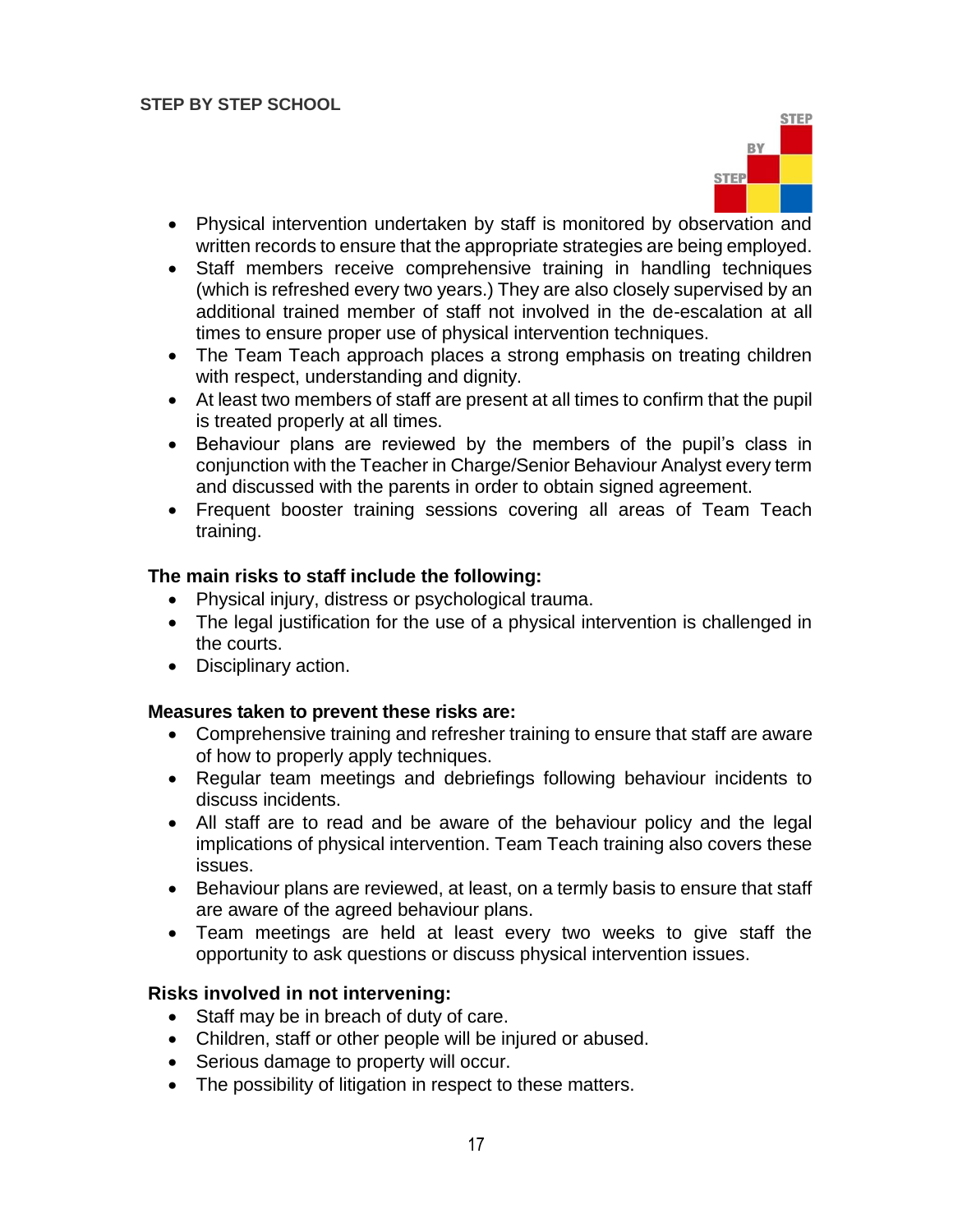

**Physical interventions that might generally be considered low risk include:**

- Members of staff taking reasonable measures to hold or disengage from a pupil to prevent them from serious physical aggression towards themselves or others.
- Specially designed 'arm guards' to prevent someone from self-injuring.
- Accompanying a person to a separate/quiet space where they can be alone for a few minutes while being continuously observed and supported.
- The use of a strap/harness to keep a child safe in a chair.

#### <span id="page-17-0"></span>**10. Support for Staff**

All staff will be trained in the methods of physical intervention as per the principles of Team Teach and this training will be renewed at regular intervals throughout employment by the School.

Any new member of staff who has not received training will not be expected to work with or support pupils who might require physical intervention.

Before working with any pupil, staff members will be required to read and sign his or her Individual Behaviour Plan to become aware of any physical intervention strategies which have been implemented.

It is the responsibility of all staff members to ensure the safety and well-being of all members of our community at all times. This responsibility must extend to them in the first instance. It is therefore essential that staff make a judgement quickly about the safety of using a hold or physical intervention. They should only proceed if they have determined that:

- It is in the best interests of the individual pupil.
- There is likely to be serious harm to persons or property if nothing else is done.
- The good order of the environment will be severely disrupted.
- They can apply the hold or physical intervention safely for the pupil and themselves and feel comfortable in doing so.

In circumstances where staff judge that they are unable to apply physical intervention satisfying the above condition of safety, they should quickly send for a senior staff member (e.g. Class Leader, Senior Behaviour Analyst or Teacher in Charge) and do what they can to contain the situation.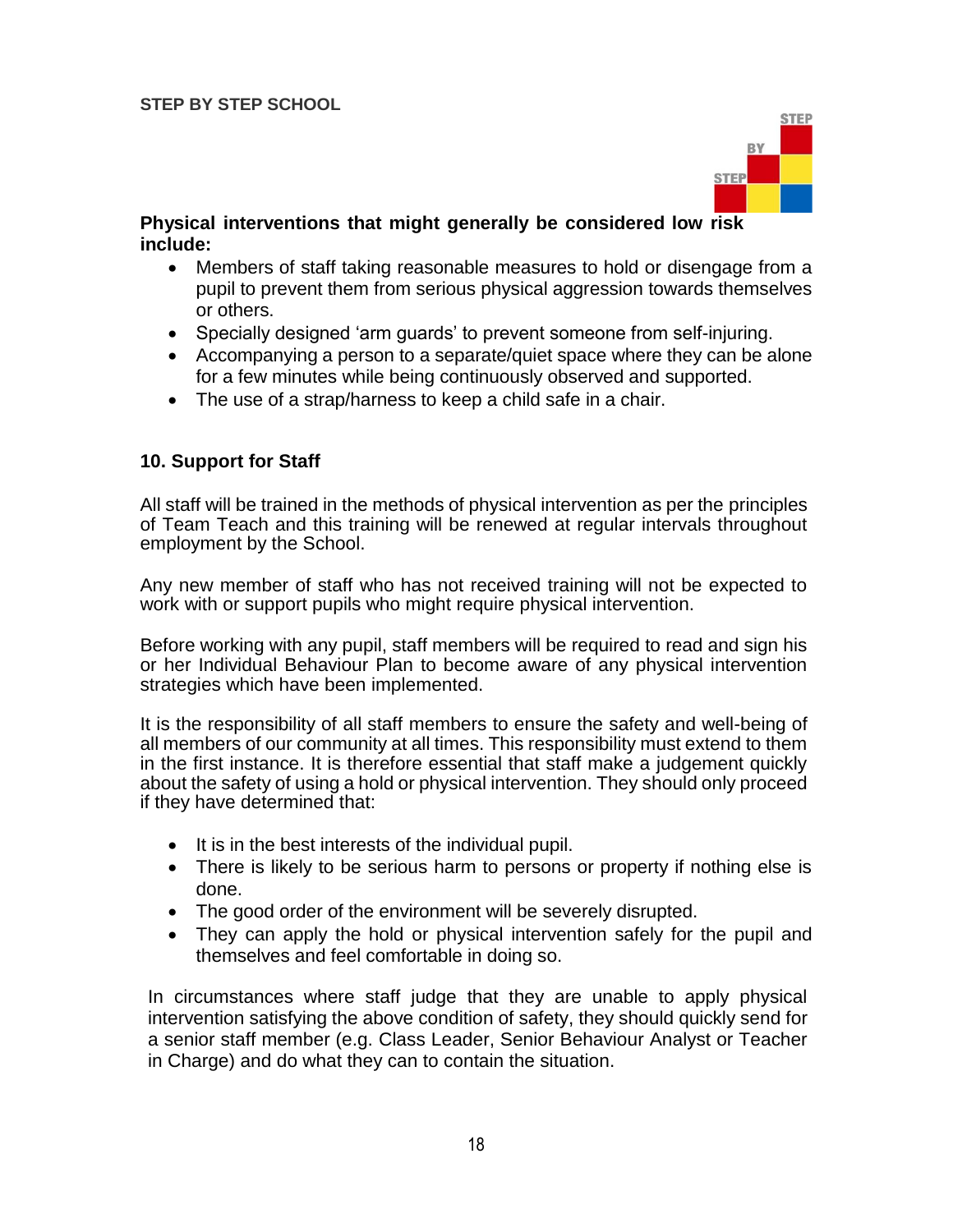

Staff members are encouraged, through the use of Team Teach scripts, to feel confident in offering and accepting help in challenging situations.

Staff members who have had to use physical intervention will be offered the opportunity to discuss their feelings about the incident as soon after completion of the recording pro- forma as is helpful. Post incident debrief provides the opportunity to discuss the incident and give guidance and support. It is an expectation that all staff acknowledge the importance of using a senior member of staff to discuss the issues raised for them personally by using physical intervention.

#### <span id="page-18-0"></span>**11. Withdrawal to a Safe Space**

A safe space can be any space within the school that is used to give a pupil time alone from others. It may include, but is not limited to, quiet rooms, the playground, an empty classroom. Safe spaces provide a safe, controlled environment for pupils to calm. The use of a safe space is not as a disciplinary penalty, but as a support strategy and is only used when it is in the best interests of the pupil and those around him/her. The safe space is not used for a period of time longer than necessary and the time in the area is used as constructively as possible.

Withdrawal to a safe space can take different forms:

#### **Pupil's choice**

Pupils can choose if they would like a member of staff to join them and if they would like the door to be open or closed. If outside of the room, the member of staff will monitor the pupil through a viewing window. The member of staff will enter the room regularly (e.g. every two minutes) to offer the pupil a choice of alternative activities.

#### **Proactive withdrawal**

If it is assessed that a pupil is finding the classroom environment overly stimulating e.g. levels of noise, activity etc. the pupil may be directed to a distraction free area or a quiet room, accompanied by a tutor.

#### **Guided de-escalation**

If a pupil begins to engage in challenging behaviour and there is risk of the behaviour escalating further, they may be escorted using Team Teach caring c's to a safe space to calm down. The staff member will remain in the room with them unless the pupil asks them to leave. The pupil may leave the room once they stop engaging in problem behaviour.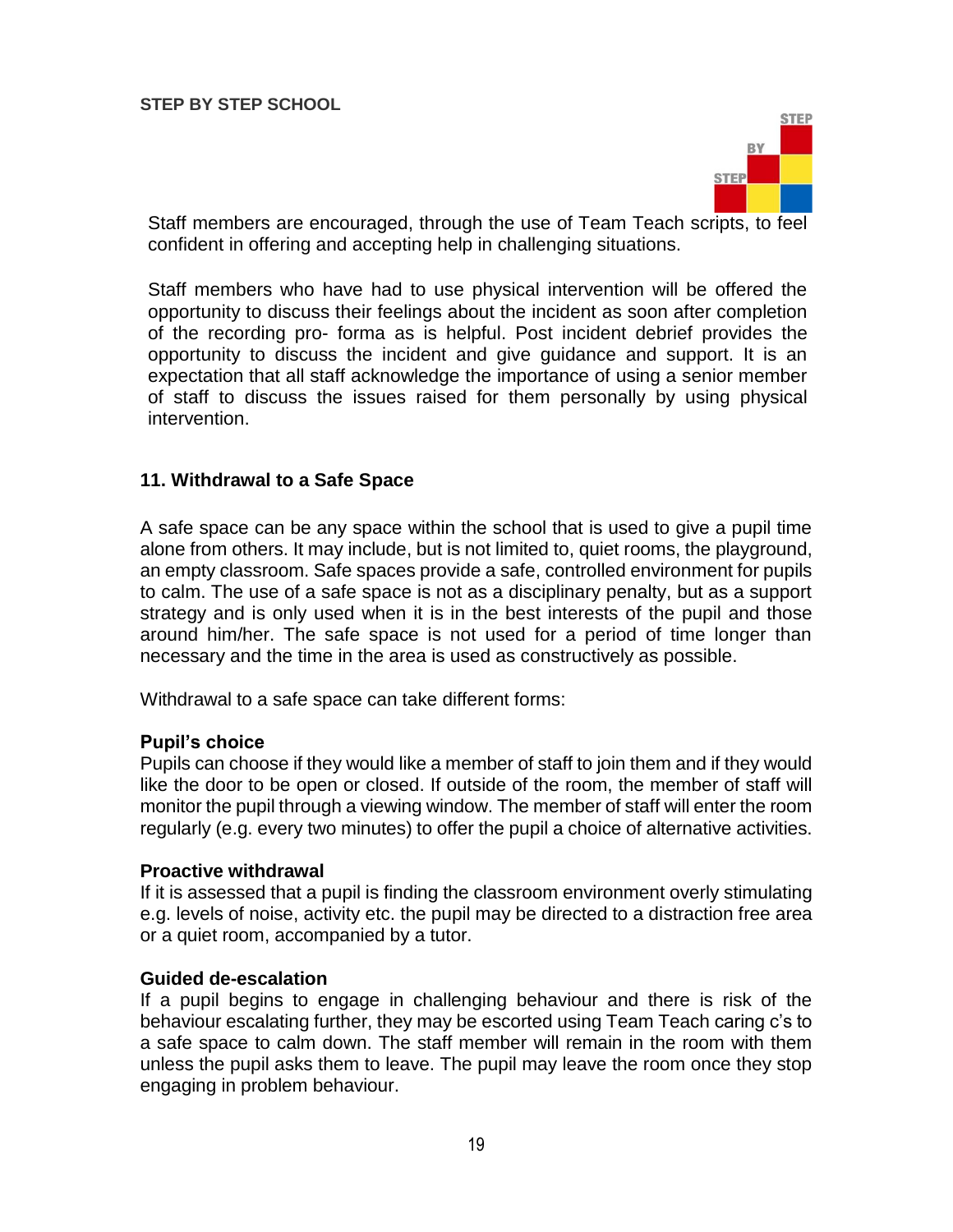

#### **Withdrawal for safety**

If a pupil is engaging in challenging behaviour that is aggressive or highly disruptive, they may be escorted to a safe space. If they continue to engage in aggressive behaviour staff will exit the area and close the door. It may be necessary for staff to hold the door if the pupil is displaying behaviours that pose a threat to staff safety. The door will be released as soon as these behaviours reduce. The member of staff will monitor the pupil through a viewing window. Once the pupil's behaviour reduces and it is safe to do so staff will enter the room regularly (e.g. every two minutes) to offer the pupil a choice of alternative activities.

There must always be at least two adults present and a senior member of staff must be notified immediately.

<span id="page-19-0"></span>Use of the safe space for withdrawal is also reported to Governors each term.

#### **12. Restricting Liberties**

At the school, children and young people may **never** be:

- locked in a room alone, without support and supervision.
- deprived of food/drink.
- denied access to a toilet.

#### <span id="page-19-1"></span>**13. Reporting and Recording**

All instances of challenging behaviour are recorded using pupil's individualised system for recording behaviour (e.g., ABC forms, PID data). Records are used to review the effectiveness of behaviour strategies and inform changes where needed.

In addition for all challenging behaviours which involve:

- physical intervention pupil's movement is restricted for their safety (e.g., 2 person single elbow escort). Please note that the use of guiding (e.g., caring c's) does not require a POD form to be completed.
- hold overwhelming use of force
- Use of safe space withdrawal for safety
- Bullying (see anti-bullying policy)
- Staff or pupil injury

A POD slip should be completed.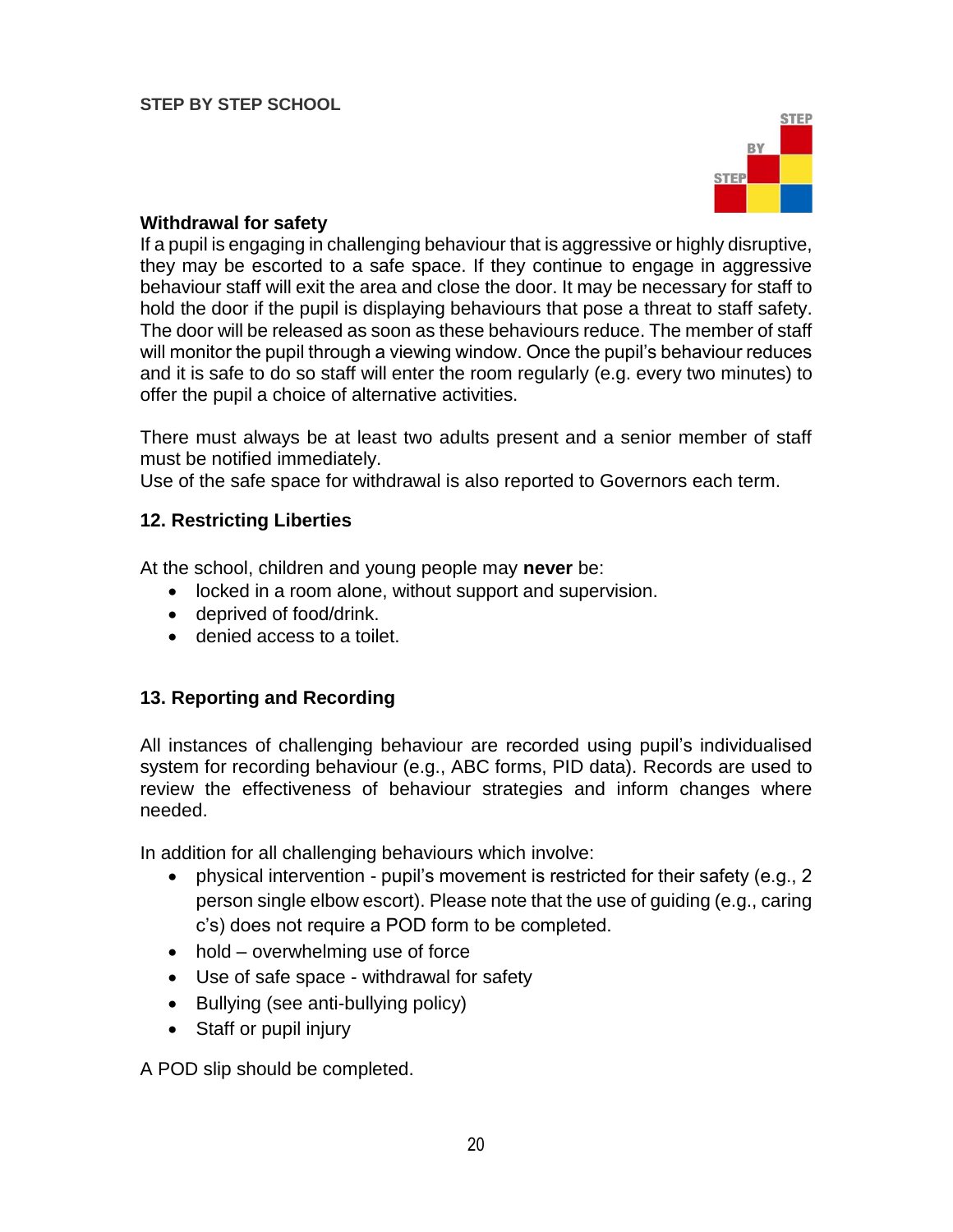

Parents should be informed of holds, physical interventions and use of safe space in the home-school communication book or via email on the day of the incident if the intervention is part of a signed behaviour plan. Parents should also be informed of all staff or pupil injury resulting from challenging behaviour. This should be done in the way that is most appropriate for each pupil.

If the intervention was not on pupil's behaviour plan (i.e. not previously discussed with parents), a copy of POD forms should be emailed to parents via 'docusign' for parents to sign.

Information recorded on the School Pod should include:

- $\bullet$  the full name(s) of the pupil involved
- $\bullet$  the full name(s) of all staff members including witnesses (if relevant)
- When and where the incident occurred a precise description of the behaviour leading to the physical intervention/use of safe space and what danger was perceived.

Team Teach:

- The nature of the risk
- The environment and triggers
- Strategies used to de-escalate the situation before physical intervention
- Type of physical intervention restricting movement for someone's safety or overwhelming use of force
- Physical intervention strategy used
- Post hold warning signs
- Post incident support
- Details of any injuries or marks to the skin (pupil and/or staff member)
- Details of any damage to property
- Details of debrief

#### Safe space:

- Duration in safe space
- If an adult entered the room
- If the pupil was in view at all times and constantly being monitored
- $\bullet$  If the pupil alone
- If the door was shut

Pupils and parents have the right to read this record. It should always be written in a style that is both objective and easily understood by pupil, parents and other interested agencies. If a parent requests to see a report that includes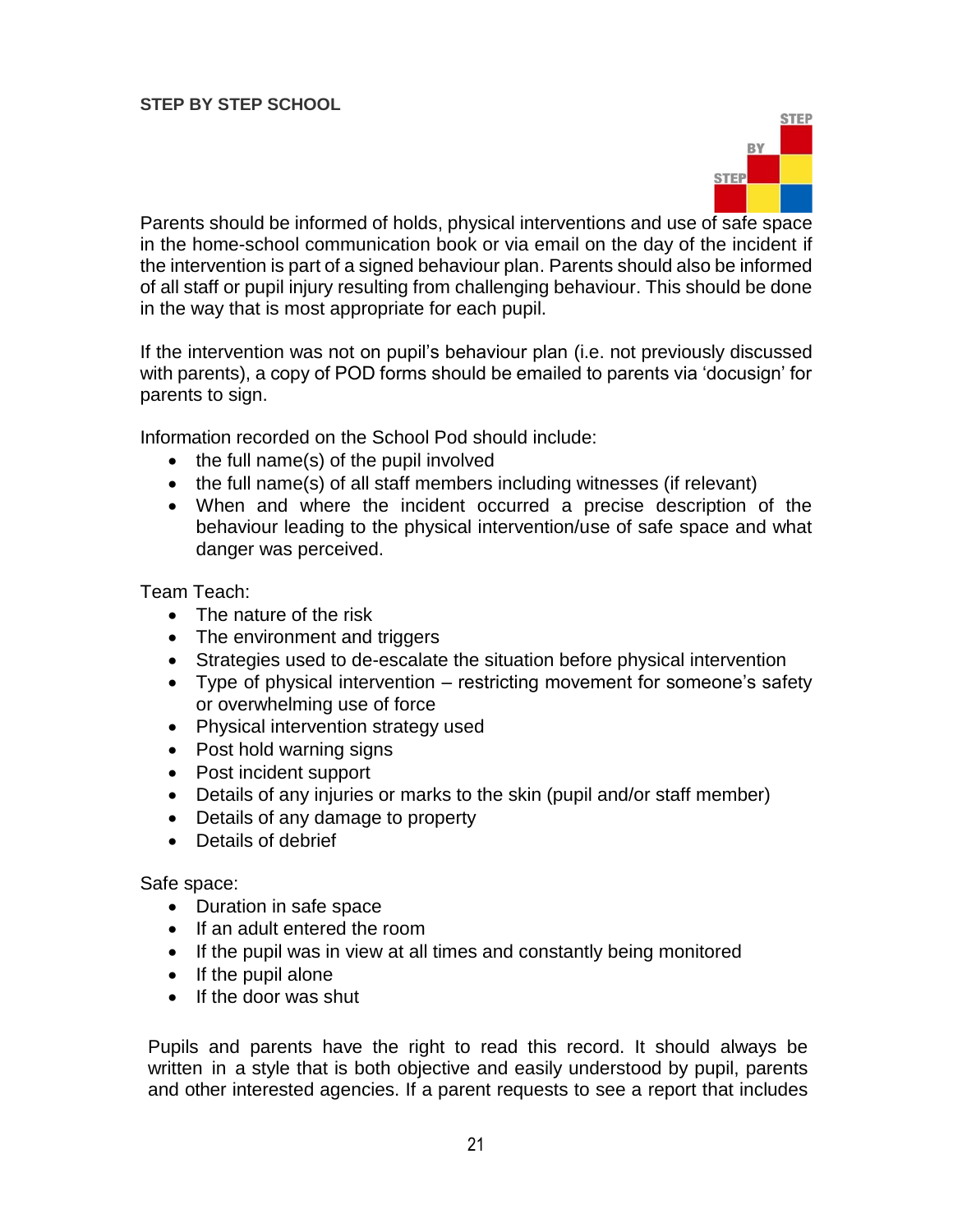

a reference to another pupil, reference to that pupil should be deleted before making the report available. Admin staff should ensure that the availability of such reports does not breach confidentiality regarding any other pupil.

The record will be used to assist all concerned with planning to avoid repetition of the incident that caused the use of force. Similarly, the record will be used to analyse what worked well and how it might be replicated as part of a planned response to challenging behaviour in the future i.e. an alternative not requiring the use of physical intervention. The outcome of all such planning will be shared with the pupil and their parents or carers.

Where injury requiring treatment occurs, a school first aider must be seen and the details recorded on an accident/incident form on the SchoolPod.

The School records weekly ethics data, across the school, relating to the following:

- Total holds frequency and total hold duration
- Total frequency of holds not on behaviour plan and of holds on outings
- Total number of staff required for each hold
- Total physical intervention frequency and total physical intervention duration
- Total physical interventions not on the individual behaviour plan and of physical interventions on an outing
- Total number of staff required for each physical intervention
- Total frequency and total duration of use of safe space (withdrawal for safety)
- Total number of severe and total number of significant staff incidents (i.e., from challenging behaviour)
- Total number of severe and total number of significant staff accidents
- Pupil to pupil incidents
- Number of incidents where more than 1 person was needed but no hold, physical intervention or safe space was required

Data is recorded per class per week. Ethics data is reviewed and discussed at least half termly by the senior leadership team and is shared with governors.

#### <span id="page-21-0"></span>**14. Debrief**

If a child/young person has the appropriate skills i.e. the ability to recall and talk about events in the recent past, the incident should be discussed with them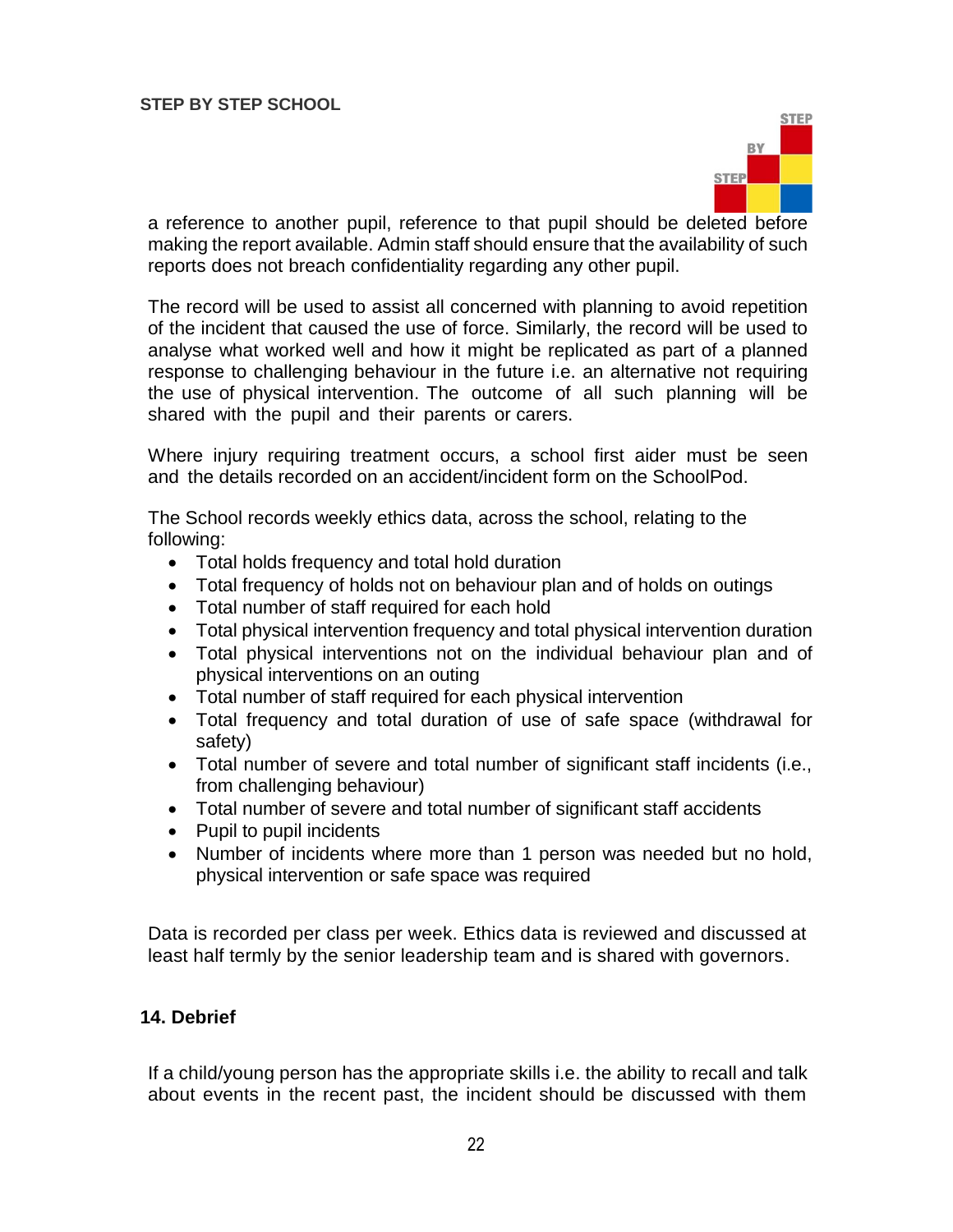

using simple language and where appropriate a social story using visual aids. This can be used to talk about what the child/young person did, what the results were and what can be learned from the event. This should be a positive conversation and avoid the use of language such as 'bad' or 'naughty.' Instead, concrete reasons should be given for why the behaviour was inappropriate e.g. 'hurt someone.' It may be helpful for another member of staff to act as a third party, intervening/mediating between the individuals involved and to keep a written record. This is known as the 'debrief'.

Following challenging behaviour staff have the option of completing a debrief (SchoolPod) in which they can discuss the incident reflecting on what worked well and what can be changed. Staff are required to complete a debrief following any challenging behaviours in which:

- Novel behaviours are displayed that put pupils or staff in danger
- there was an injury to staff or pupils
- a physical intervention, hold or safe space was used that was not part of the pupil's behaviour plan

#### <span id="page-22-0"></span>**15. Protective Clothing & Rhino Pads**

The School provides equipment & clothing to protect staff and pupils from injury. These include:

- arm guards
- arm sleeves
- gloves
- head scarves
- rhino pads

Rhino pads are only used to protect staff and not inhibit pupils

#### <span id="page-22-1"></span>**16. Classroom Management**

Classroom management is also integral to behaviour management. It is important that classrooms are calm, have well established routines and class rules. There should be sufficient resources and equipment to ensure that the learning environment is stimulating. Class groupings and the management of individuals within groups is also an important factor to consider.

Strategies which can be used to support good behaviour management include:

- Use of role models.
- Setting clear expectations.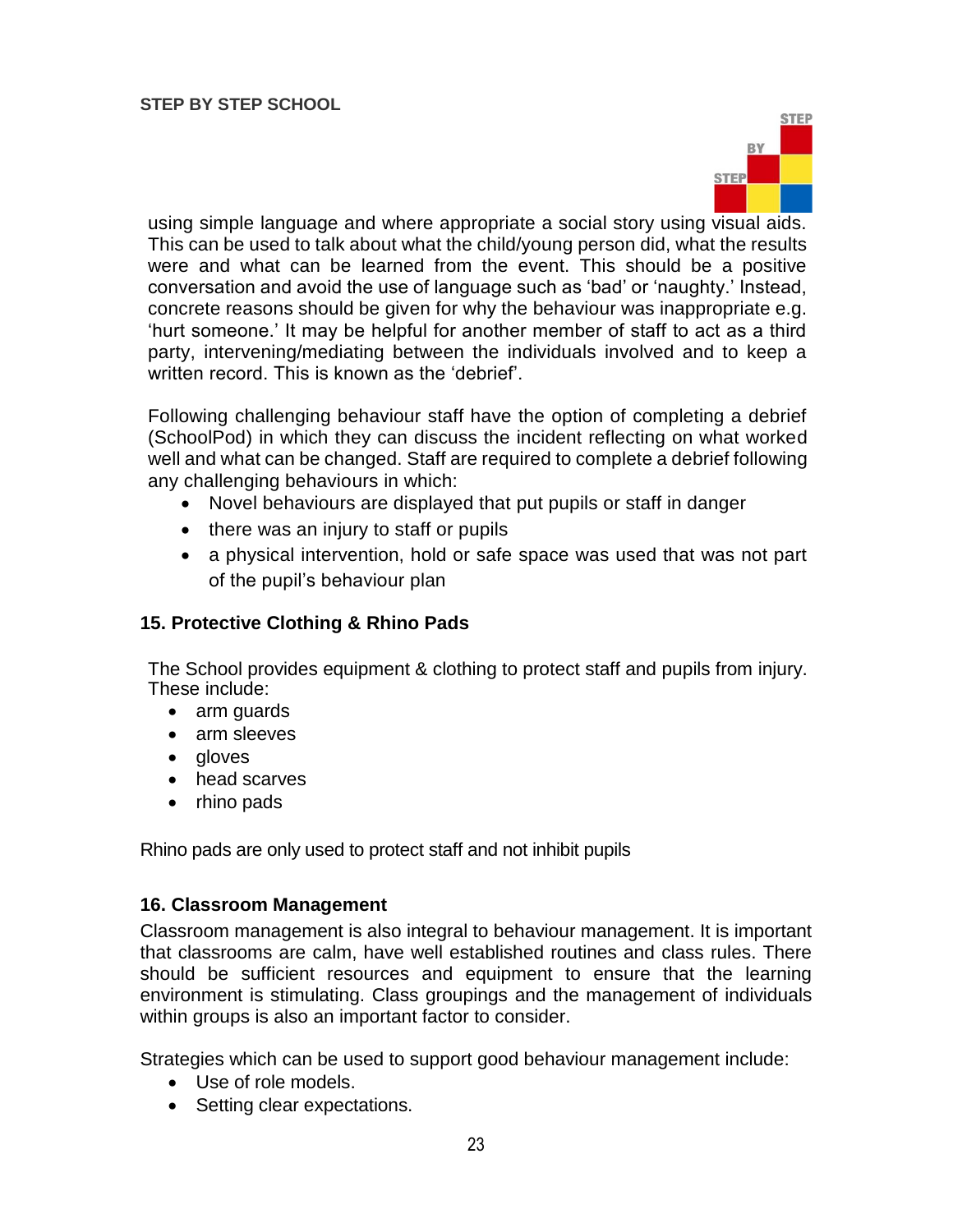

- Using peer pressure/modelling.
- Establishing clear boundaries.
- Involving the pupil in a discussion about their behaviour and the consequences.
- Consistency of approach adopted by staff.

The majority of children and young people at the school will respond positively when staff members work within these guidelines but some of our children and young people need additional support to learn to manage their behaviour. We do this by:

- Working in line with this policy and putting in additional support/strategies, tailored to the specific needs of each pupil or young person.
- Multi-agency review.
- Observations in a range of contexts, including home visits.
- Recommending medical investigations to ensure that the pupil is not in pain or unwell.
- Making the routines/strategies more detailed.
- Drawing up a Risk Assessment which is shared with staff and parents.
- Drawing on additional resources from beyond the school, e.g. CAMHS, EP support, Disabled Children's Team and medical specialists.
- Parental and family support to implement changes in strategies.

Some children need very specific and detailed planning, which could include a shortened day. When significant adaptations are made to a pupil's learning day, we always plan jointly with the parents and carers and the Multi Agency Support Team, The Local Education Authority and external agencies.

In the unlikely event of a pupil exhibiting behaviour which disrupts the school or places staff and pupils at risk of harm or distress, parents/carers will be contacted immediately. The Head Teacher and Teacher in Charge will discuss the matter with parents/carers and explore strategies for addressing the challenging behaviour. If the implementation of the agreed strategies is not effective it will be necessary to consider the appropriateness of the placement

#### <span id="page-23-0"></span>**17. B1/B2**

To monitor the impact challenging behaviour has on pupil progress, persistent severe behaviour is categorised into two categories B1 and B2.

All pupils may on occasion display severe behaviours due to a particular event (or series of events) that puts their or others safety at risk and which requires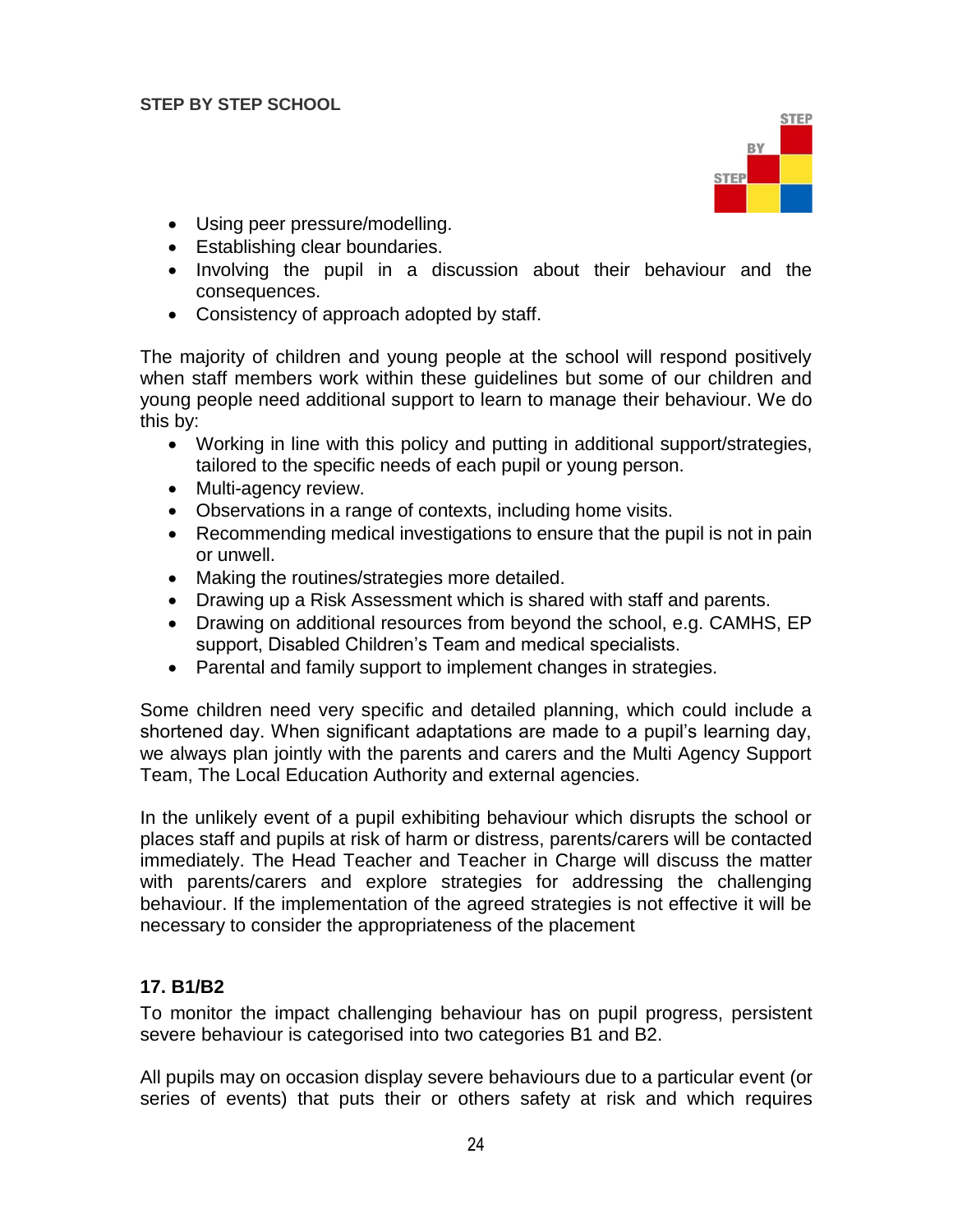

additional support. However, it is usually possible to address these by assessing the function of the behaviour and reviewing proactive and/or reactive strategies on the pupil's behaviour plan. To qualify as B1 or B2 the pattern of behaviour should reoccur persistently over a period of time. The duration will depend in part on the severity of the behaviour. Any allocation to B1/B2 behaviour groups will be made based on review of behaviour data and a discussion between the pupil's Class Leader and a member of the Senior Leadership Team.

**Typical behaviour group** – Although socially inappropriate behaviours that interfere with learning may occur, these are not severe and persistent. Behaviour can be managed within the pupil's standard behaviour plan.

**B1** – Behaviour is **severe**, **persistently interferes with learning** and without additional support would **at times impact on the pupil or other's safety**. **Additional resources (i.e., staff, space) need to be available during identified times** to maintain a safe environment in which all pupils can learn. Additional support from a Board Certified Behaviour Analyst (BCBA) is necessary.

The effectiveness of the additional input will be reviewed and monitored at regular intervals over a set period of time. If it has not been possible to fade this additional input over time the pupil may move to B2 category.

**B2** – Behaviour is **severe**, **persistent and significantly interferes with learning.** Without additional support behaviour would **frequently impact on the pupil and other's safety**. **Additional resources (i.e., staff, space) are required at all times** to maintain a safe environment in which all pupils can learn. Additional support from a BCBA is necessary.

Severe behaviour refers to behaviours that result in:

- injury to self
- injury to others
- damage to property

When pupils fall into the B1/B2 behaviour categories, it is often necessary to reduce targets to focus on behaviour management strategies. Additionally an emergency behaviour plan will sometimes be required to include measures that may be needed in an emergency to ensure the pupil or other's safety (e.g., emergency services, ground hold recovery)

2:1 input is not available or appropriate as long-term provision in our setting. If the Local Authority declines to fund additional input or if despite additional resources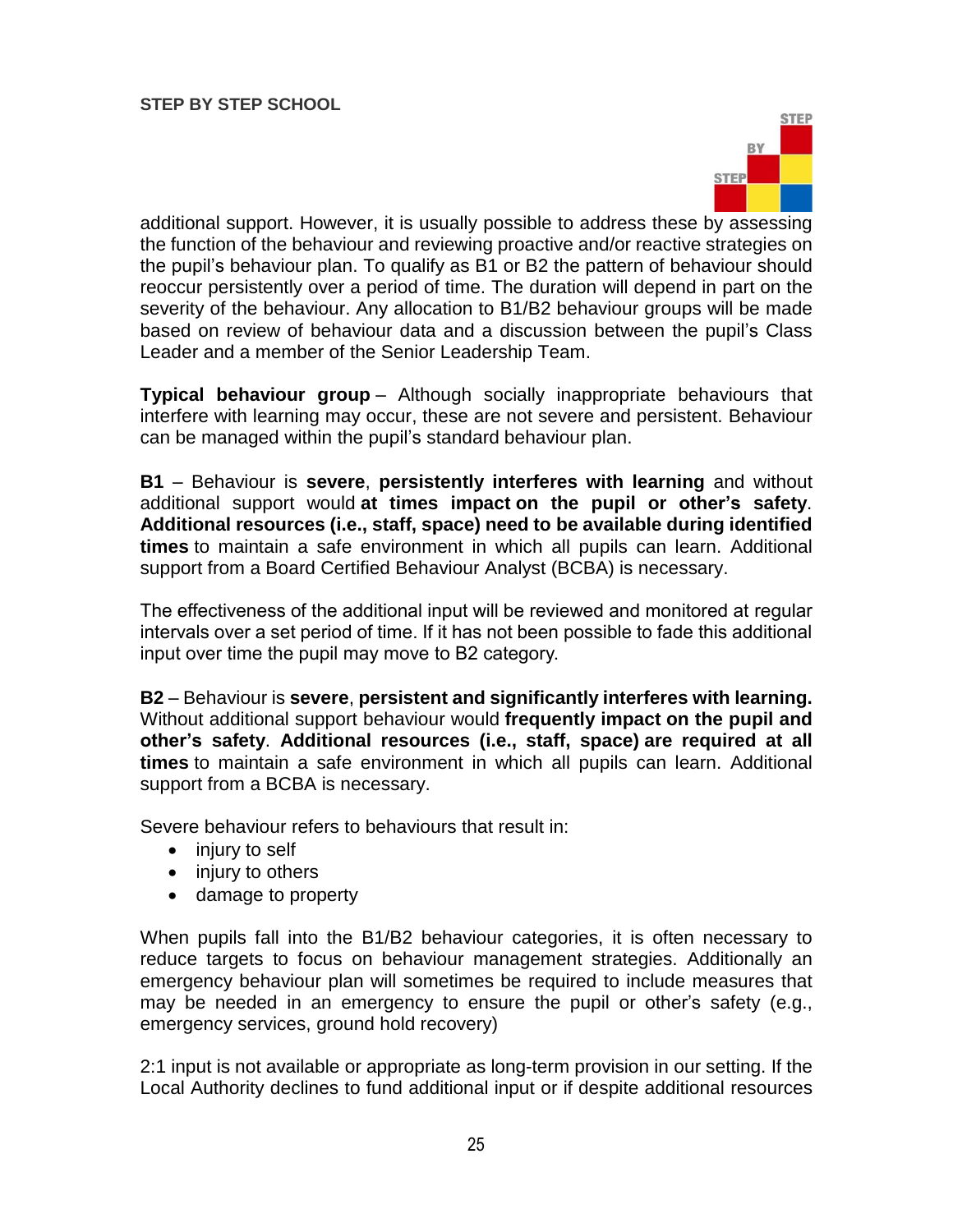

(i.e., staff, space), behaviour has not improved, and continues to be dangerous to the pupil and others in the environment, it will be necessary to discuss a change in placement with the local authority.

#### <span id="page-25-0"></span>**18. Exclusion (see exclusion policy)**

A decision to exclude a pupil will only be taken where allowing the pupil to remain in school would potentially:

- cause injury to staff or pupils.
- cause damage to school property as a result of the behaviour.
- cause breach of the school's policies.
- compromise the welfare and safety of the pupil or others in the school.
- harm the education of the pupil or others in the school.

No exclusion will be initiated without having first exhausted other strategies or, in the case of a serious single incident, a thorough investigation.

#### <span id="page-25-1"></span>**19. Complaints**

Most of our pupils are unable to effectively communicate their concerns. Therefore, additional members of staff are always available to observe and support during the use of physical intervention. However, it is recognised that a pupil may feel that a member of staff has used physical intervention unnecessarily. To meet these circumstances, it is important that the pupil knows how to voice such a complaint and how this would be treated. It is expected that in almost all cases making time to talk through the incident with the pupil will resolve the matter. It may be necessary to involve another member of staff and this may need to be a member of the senior management team.

On rare occasions, when the matter cannot be resolved within school, the pupil should discuss the incident with his/her parent(s)/carer(s)/guardian(s). Together they should talk to the Head Teacher and decide if the matter needs to be taken further. At this point the pupil and his/her parent(s)/carer(s)/guardian(s) may wish to talk to a Board Member. This person will wish to establish all the facts and to discuss the incident with the Head Teacher. If the matter cannot be resolved informally then a formal complaint should be made, in line with the School's Complaints Policy.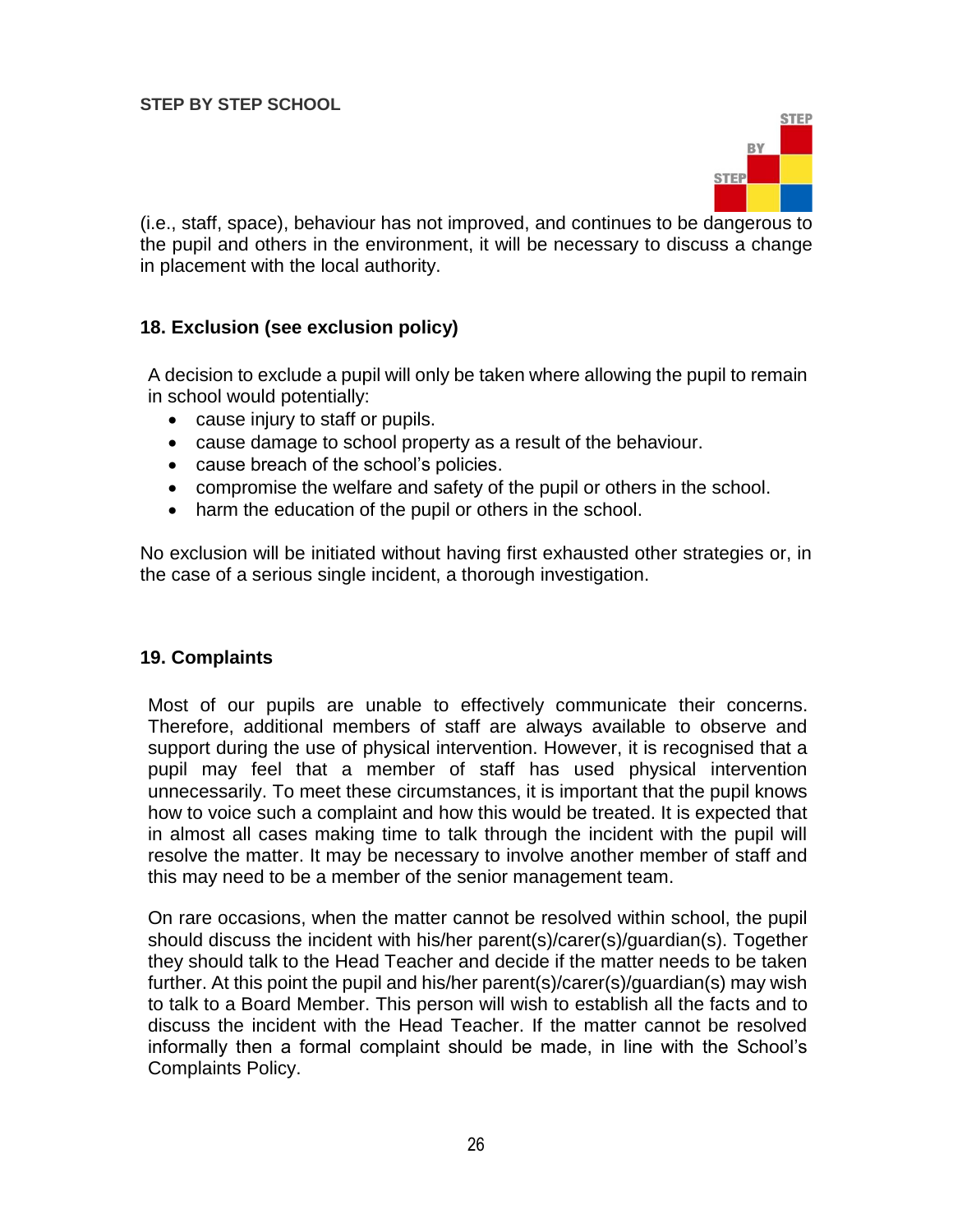

The Governors and Senior Managers of our school will support the actions of staff in the use of physical intervention provided that they have been conducted in the context of this policy, the methods drawn from the Team Teach program have been used and they are in line with the law.

#### <span id="page-26-0"></span>**20. Monitoring**

We need consistent behaviour management throughout the school, appropriately adapted to the age/ability of the pupil or young person; this is achieved via monitoring and reflection and:

- records of all behaviour incidents/intervention that take place.
- records of all physical interventions (Team Teach), holds (Team Teach) and use of safe space (Safe Place) recorded on POD.
- details of staff debrief (Debrief) recorded on POD and pupil debrief saved in pupil's folders on the server.
- injuries to pupils or staff (accident/incident) recorded on POD.
- the policy will be reviewed annually. Its effectiveness will be judged by the confidence of staff in managing behavioural difficulties because of the strategies and procedures outlined in the policy.
- weekly recording of ethics data (see reporting and recording above) and half termly review by the senior leadership team.
- termly report to Governors on the above.
- regular review of Individual Behaviour Plans (at least termly)
- annual review, by Governors and School Leaders of this Policy.

| <b>Policy</b>                 | <b>Behaviour</b>  |
|-------------------------------|-------------------|
| <b>Statutory requirement?</b> | <b>Yes</b>        |
| <b>Approved</b>               | February 2022     |
| <b>Responsible Officer</b>    | <b>OK/BB</b>      |
| <b>Responsible Governor/s</b> | <b>AB</b>         |
| Date of previous version      | <b>March 2021</b> |